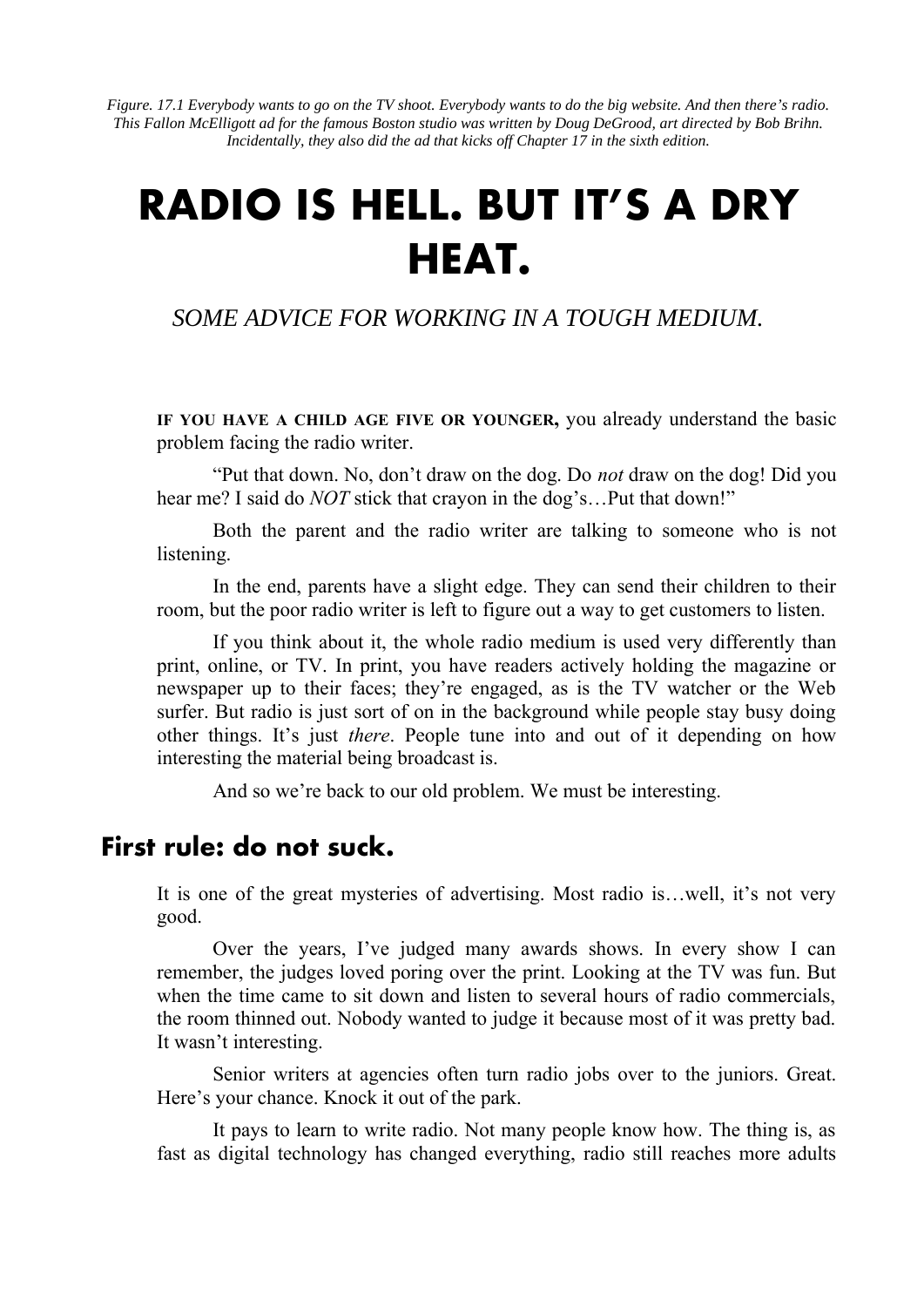<span id="page-1-0"></span>than any other medium.<sup>[1](#page-1-1)</sup> In fact, as long as there are carpenters, lifeguards, and cars, there's gonna be radio. Even if the day comes when the Internet gets wired directly into our brains, anyone who can write a great radio spot will likely have a job somewhere in this business. I'm not the only one who thinks this way. In *Breaking In*, creative director Rosann Calisi from Eleven said: "I think one of the most difficult things to find is a copywriter who can do radio. If I find a radio writer, to me that's like gold because that's writing in its most pure form."[2](#page-1-3)

# <span id="page-1-2"></span>**WRITING THE COMMERCIAL**

### **Radio is visual.**

It's a tired old cliché, but there's truth in it. Radio has been called "theater of the mind." The good commercials out there capitalize on this observation. In radio you can do things you can't in any other medium.

You can make listeners see the impossible image of a cactus man in a werewolf mask pour through the keyhole and eat your cat. (Actually, I did see this once in college, but I…never mind.)

The point is, in radio the canvas is large, stretching off in every direction. Radio lets you do impossible things—things way too expensive to make into TV commercials. *"Hey! Let's have the entire Third U.S. Armored Division roar through the mall to go buy our client's burgers."* You probably can't afford that in a TV spot. But in radio, you could.

Lewis Carroll wrote, "Sometimes I've believed as many as six impossible things before breakfast." So should you.

### **Cover the wall with scripts.**

When you're working in radio, come up with a lot of ideas, just like you do when you write for print. You don't have to write the whole script; for now, just scribble down the general concept on a Post-it Note. Do not start writing entire scripts. Capture a line if you need to, but right now, think in whole concepts.

# **Come up with radio platforms you can describe in a sentence.**

The most awarded radio campaign of all time can be summed up simply. With a stirring musical score, Bud Light raises its glass and extols the virtues of "unsung" American heroes. As in, "Here's to you, Mr. Giant Foam Finger Maker." (The spot

<span id="page-1-1"></span>[<sup>1</sup>](#page-1-0) "Old-fashioned terrestrial radio still reaches more adults than any other medium. According to Nielsen, 93 percent of American adults listen to AM/FM radio weekly; 87 percent watch television; and 70 percent use smartphones in a given week." *The Week* magazine, July 24, 2015, 31. NOTE: This research has not been updated. It's been six years, so it could be wrong. Send your complaints to biteme.com.

<span id="page-1-3"></span>[<sup>2</sup>](#page-1-2) William Burks Spencer, *Breaking In: Over 100 Advertising Insiders Reveal How to Build a Portfolio That Will Get You Hired* (London: Tuk Tuk Press, 2011), 213.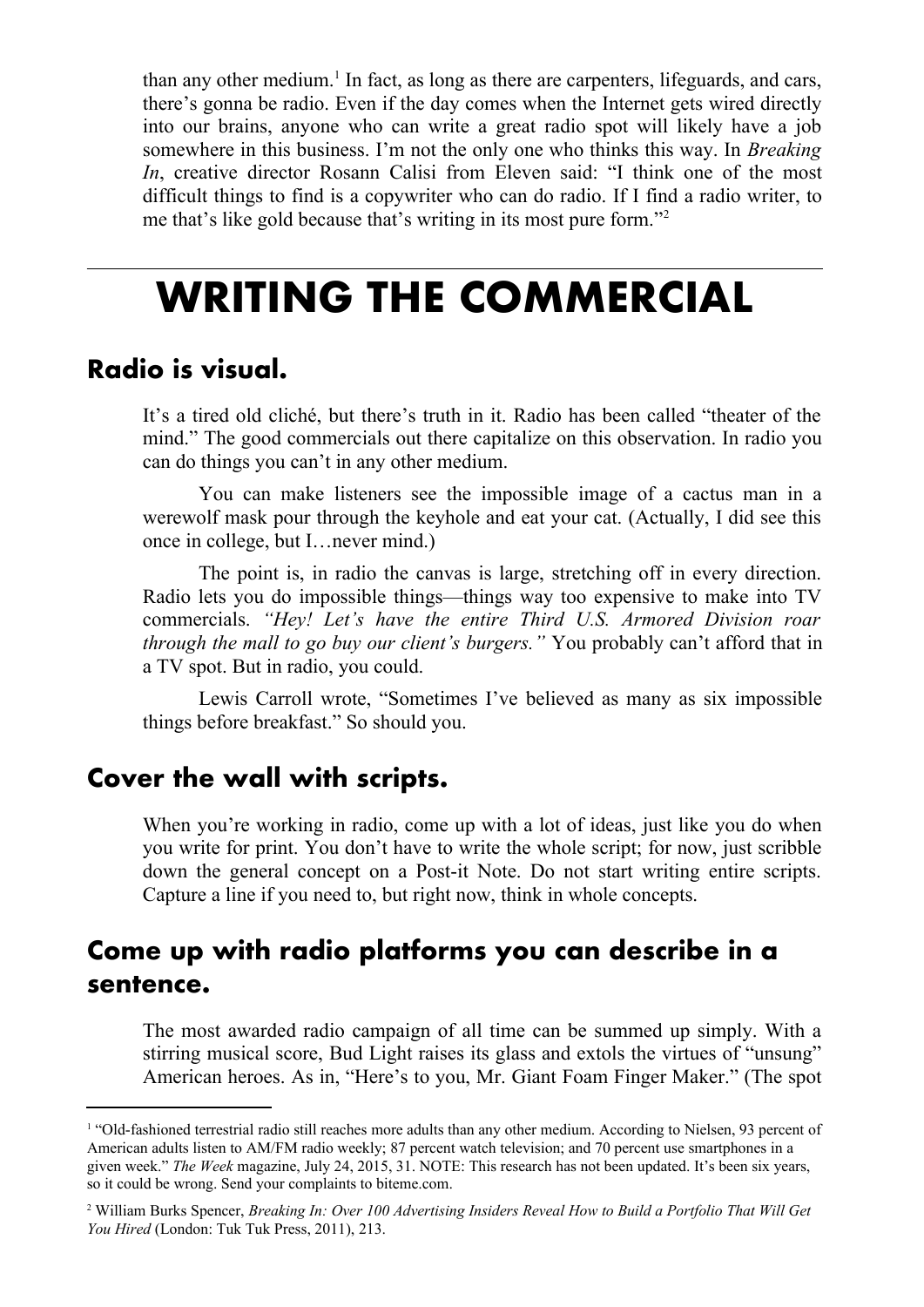closes with: "So crack open an ice-cold Bud Light and know we speak for sports fans everywhere when we say…*you're* number one.")

And for Dos Equis beer, the whole idea is a fanciful description of the "world's most interesting man" and the beer he happens to drink (*when* he drinks beer). This is one of the scripts (sweetened with my fave lines from other spots in the series). The campaign won the big \$100k prize at the Mercury Radio Awards and you can hear it there along with some other great radio.

> SUBDUED ANNOUNCER: He once shot a bear, nursed it back to health, then shot it again. The police often question him just because they find him interesting. He once parallel-parked a train. He can speak French in Russian. He is the only man to ever ace a Rorschach Test. When it is raining, it is because he is thinking about something sad. He is…the Most Interesting Man in the World.

> THE MAN: I don't always drink beer, but when I do, I prefer Dos Equis. Stay thirsty, my friends.

These two concepts can be summed up in a sentence and they're funny just as ideas. Imagine what happens when you can take your funny idea, expand it to a 60, and then record and produce it. Things get very cool.

There are lots of places online to listen to these and other award-winning spots. I'd start with the Radio Mercury Awards. I've also included a few here on heywhipple.com.

#### **Singles versus campaigns.**

Radio is one of the few media where I don't feel bound by any particular campaign structure. Plenty of great radio campaigns out there have a campaign architecture (I'm thinking Bud Light or Motel 6). And if you've stumbled upon a format or a platform that's yielding great spots one after another, by all means, stick with it. But if such a platform eludes you, there is no dishonor to you or loss to your client if you end up creating simply a string of great radio spots—as long as the spots report to the same strategy and as long as they're great ideas.

See, I think radio is different from other media. A radio spot exists only as long as it's playing. (Okay, so does TV. Pipe down; I'm on a roll here.) And unlike TV or print, there's no visual graphic standards to worry about. So, whenever I sit down to do radio, I allow myself at least the *option* of attacking the brief one spot at a time. If I happen to hit on a single spot that has a repeatable format, of *course* I'll go with a campaign. But if I don't, there's nothing wrong with simply coming up with the funniest or coolest, most interesting spots I can. The thing is, if you're diligently writing to one brief, your spots will likely all add up to one brand. No matter how different the structures of the spots or the sound of their voice-overs, if the commercials are written to one thought, the listener will take away one thought.

It's likely what you just read is a minority opinion. All I can tell you is this: in all my 33 years as a working writer in the agency business, my all-time favorite work was a radio campaign I did for Dunwoody Technical Institute, a small client in Minneapolis. It was a series of *wildly* dissimilar spots all based on one brief that holds together quite well... in this writer's opinion. I've posted some of them here at heywhipple.com so you can decide for yourself.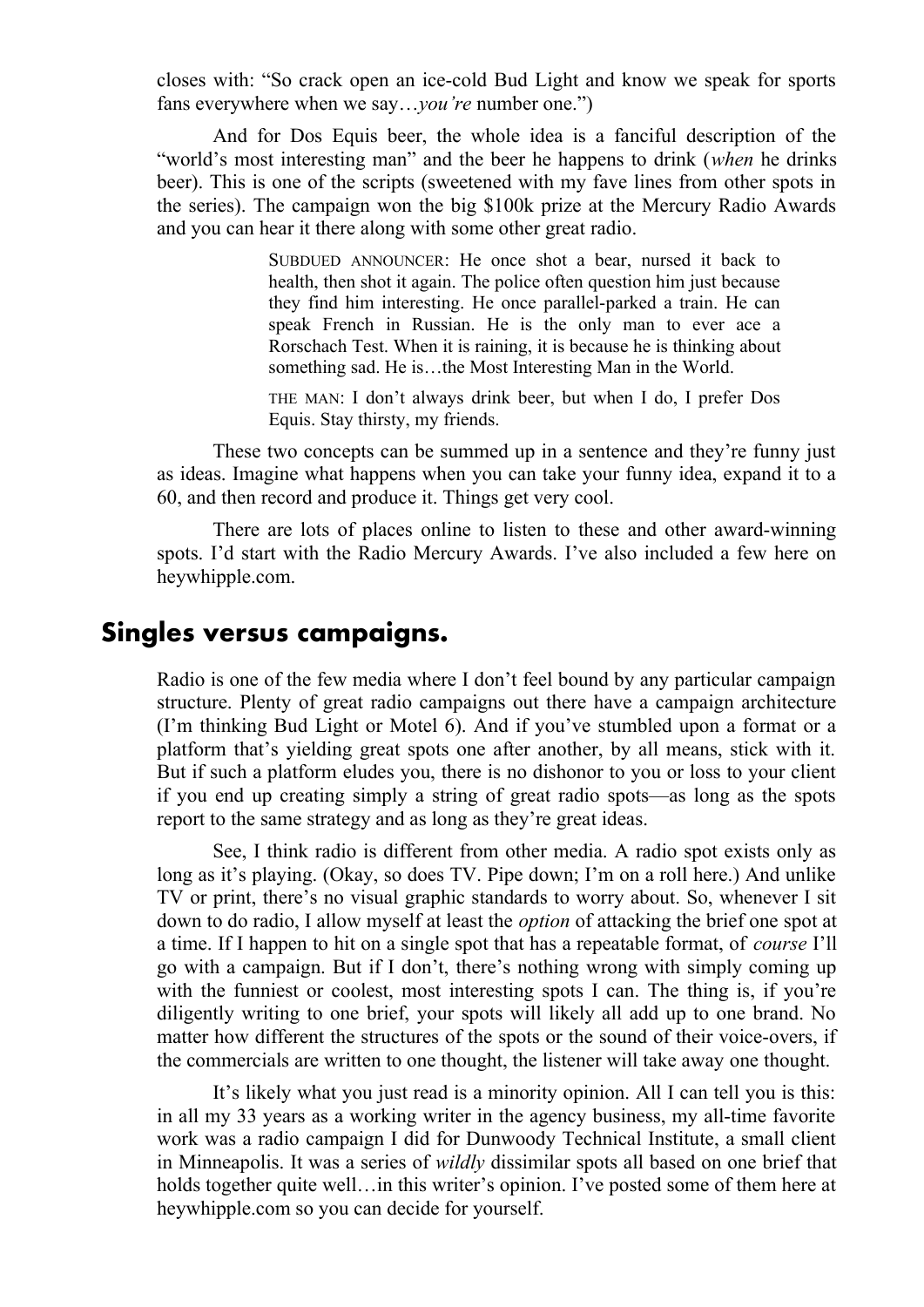As long as we're on the subject, I think it's important to point out here that the client at Dunwoody (I'm sorry, I don't remember his name) was fantastic. It was possibly the only campaign I ever worked on where the client did not change one *word* of the copy. This was at Fallon, in the '90s, and one of the things that made the shop great back then was the trust put in the creative department. There was no phalanx of account people or srategists in the studio when I recorded them. Just me and a great audio engineer, Andre Bergeron.

### **Find your voice.**

Imagine how a novelist's fingers must start to fly over the keys after discovering and defining the main character. Finding your voice in radio can be just as liberating.

Think about who your character is. What's his take on your client's product or on the category? Is he thoughtful or sarcastic? Cynical or wry? Once you find this voice, you will see the material unfold before you, see all the possibilities for future executions, and your pen will start to move. Some of the best radio out there is just one voice reading 10 sentences. But it's that attitude in the voice, its take on the material, that makes it so compelling.

## **Figure out the right tone for your commercial.**

I can assure you humor is the first fork in the road taken by every copywriter in the nation on every radio job they get. I don't blame them. It's fun to laugh, and the medium of radio just seems to beg for it.

But before you rush to the keyboard to start being funny, figure out what you want your listeners to feel. What do you want them to do? This is a decision you should make early in the process, and it should be based partly on your product, partly on what the competition is doing, and partly on what you know about the customer. Once you get a feeling for the general tone your finished commercials should have, avenues will begin to open up for you.

I can hear some of you saying, "Oh, come on! This isn't Shakespeare. I've got a car client and they need a spot for their spring sale. It's gotta be humor!" I agree. Humor sounds perfect for that. All I'm saying is, think it through. There may be approaches other than humor that are not only more effective but cooler as well.

#### **Two more reasons not to be funny.**

Hey, what if *you* aren't funny? It's possible to be a really good writer and still not be particularly adept at comedic dialog. I'm just sayin'. Here's another reason. What if your product or service doesn't call for a funny treatment?

Don't get me wrong. I'm not against comedy. But I am against assuming all radio spots should be funny. They don't. They need to be *interesting*.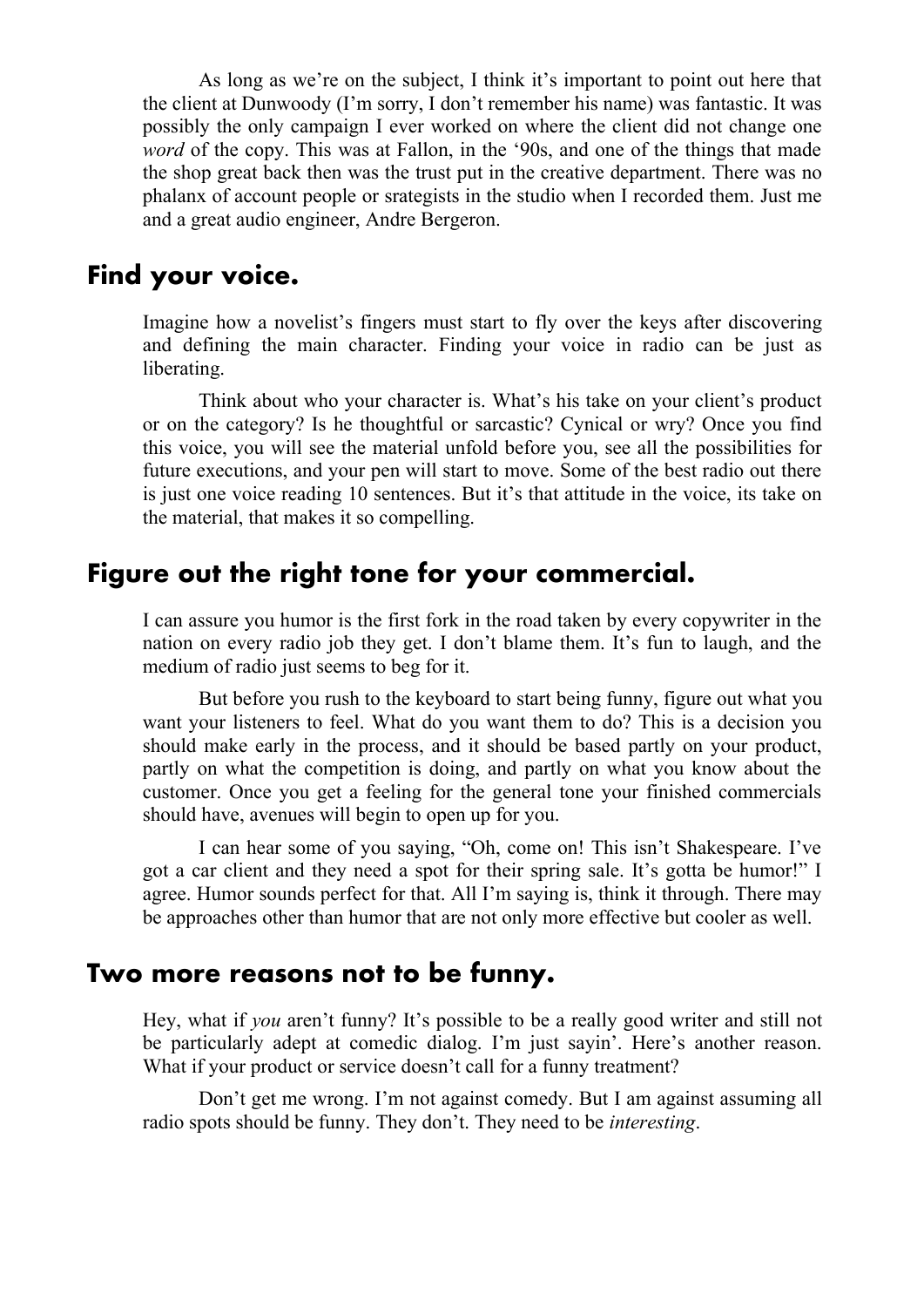# **Okay. Okay. If you're gonna be funny, at least avoid these comedic clichés.**

My friend Clay Hudson is a terrific writer at GSD&M and particularly good at radio. A couple of years back, he came home from judging the radio for the One Show and sent me this e-mail: "Everything I heard was pretty good. But as I listened to all of it what kept going through my head was, 'Heard it, heard it, heard it.' There were so many tired, overused formats in radio I found myself waiting for something really different."

Clay concluded his e-mail with a list of tired clichés to avoid, which I pass on to you, word for word.

Spots that start with, "I'm here at..."

Fake game shows

Fake call-in shows

Fake newscasts

Bleeping out the dirty words to show how *edgy* you are

Using the NFL Films voice-over guy

Way over-the-top, abrasive, cartoon voices

Spots that start off all warm and fuzzy and then turn out to be for something—wait for it—totally *edgy*!!!

Spots where there's no idea, just 15-word hyphenated phrases full of equestrian-jock-itch-monkey-pimples to show us they can write weird crap even if they don't have an idea

Voices that age or get younger during the spot

Neanderthal spots that border on misogyny because they're for "guys"

Soap opera parodies (organ music and bad actors playing bad actors)

Movie ad parodies ("In a world where…")

And parodies. Did I mention parodies?

## **Funny isn't enough. You must have an idea.**

Should you do something humorous, don't mistake a good joke for a good idea. Funny is fine. But set out to be interesting first. You must have an idea.

Here's an example of an interesting premise written by my friend, the late Craig Weise.

> ANNOUNCER: Recently, Jim Paul of Valley Olds-Pontiac-GMC was driving to work when…(Man: "Gee, look at that.")…he noticed a large inflatable gorilla floating above another dealership. He'd noticed several of these inflatable devices floating above car dealerships lately and he asked himself some questions. Did anybody ever go into that dealership and say, "Great gorilla. Makes me feel like buying a car." Why don't other businesses use gorillas? Would people be more likely to buy, say, a new home with a gorilla tethered to the chimney? "Three bedrooms, two-and-a-half baths, sun porch…gorilla." Would people have more confidence in the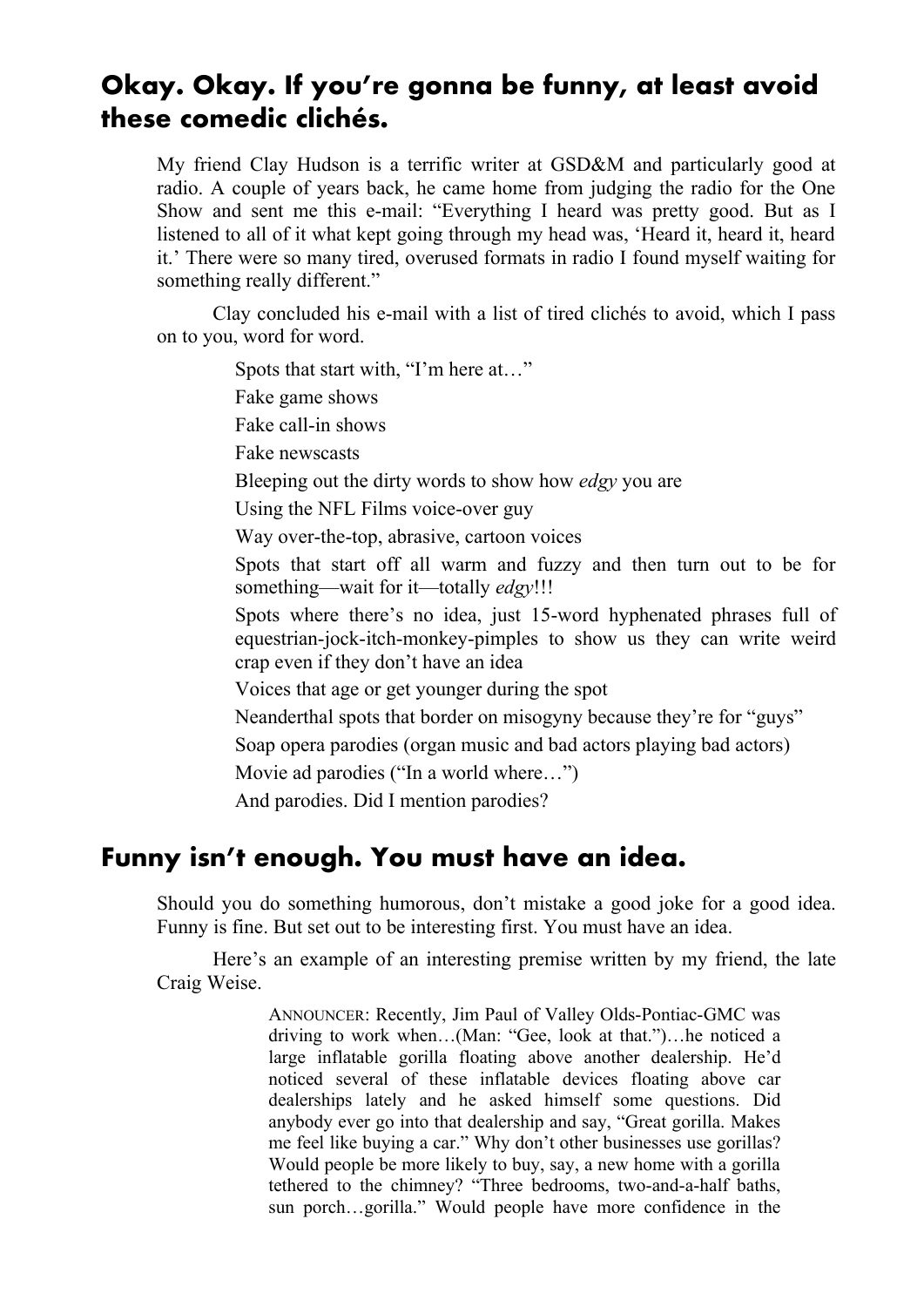doctors if a medical clinic featured a gorilla on the roof? Without car dealers, would there even be an inflatable gorilla business? Right then, Jim Paul made an important, courageous decision on behalf of his fine dealership. (Man: "I don't think I'll get a gorilla.") Just eight miles south of the Met Center on Cedar Avenue, Jim Paul's Valley Olds-Pontiac-GMC. A car dealership for the times.

Over lunch one day, Craig pointed out there are no gags in this spot, no goofy-sounding voice-over. Just a guy reading about 160 words. And although radio is often described as a visual medium, Craig called this an example of radio as print. I think he's right. This commercial is simply an essay. Yet I think it's an incredibly funny spot. So did a lot of listeners. This commercial made a bunch of money for Mr. Paul's car dealership.

## **Make sure your radio spot is important, scary, funny, or interesting within the first five seconds.**

Your spot just interrupted your listener's music. It's like interrupting people having sex. If you're going to lean in the bedroom door to say anything, you better make it good: "Hey, your car's on fire."

If your spot's not interrupting music, it's probably following on the heels of a bad commercial. Your listener is already bored. There's no reason for him to believe your commercial's going to be any better. Not a good time to bet on a slow build.

Also, awards show judges, like most regular folks out there, are fairly harsh. They'll grumble "fast-forward" in about five seconds if your spot isn't striking their fancy.

The following spot has an interesting opening line. (I include it for more reasons than just the setup: it's a simple premise, 130 words long, with no sound effects, and it entertains the whole way through.) It's a British spot, and it may help to hear it read with a droll English accent.

MALE VOICE-OVER: My life. By an ordinary HP grade battery.

Monday. Bought by the Snoads of Jackson Road, Balham. Placed in their flashlight. At last. A *career*.

Tuesday. How can I describe the cupboard under the stairs? After much thought, I've come up with..."dark."

Wednesday. The Snoad's hamster goes walkabout. After nearly five hours of continuous blazing torchlight, we track it down on Clapham Common.

Thursday. Oh *dear*. I'm dead. They swapped me for Duracell. It can power a torch nonstop for 39 hours. Which is nearly a full eight hamsters.

Friday. How can I describe the garbage can? After much thought, I've come up with…"rank." Still, I've led an interesting life. It's just been a bit…short.

ANNOUNCER 2: Duracell. No ordinary battery looks like it. Or lasts like it.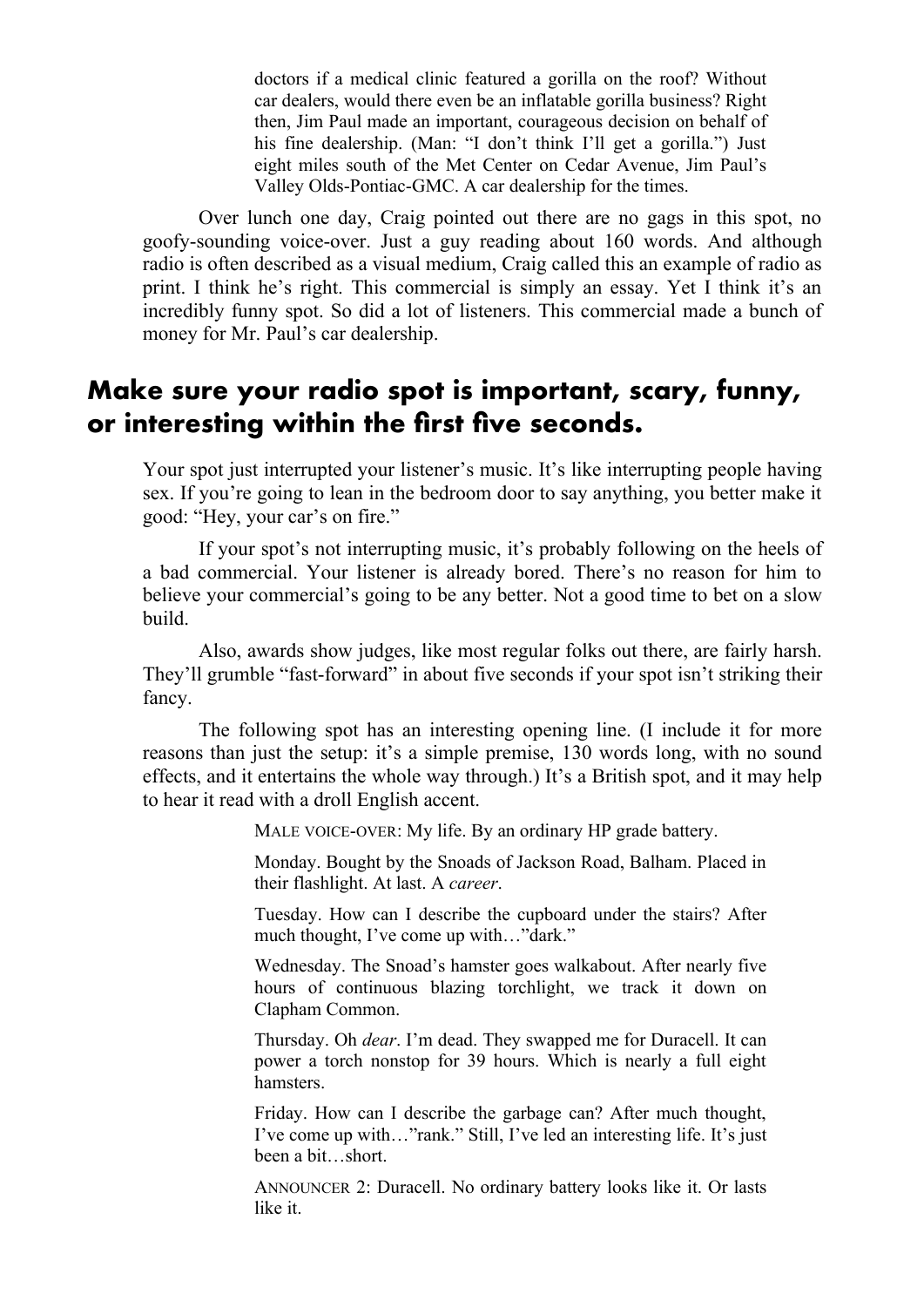# **Find a way to quickly set up your scene.**

You want your listener to immediately get what's going on, and your first five seconds is the place to make sure this happens. If your idea is a vignette of, say, a restaurant patron talking to a waitress, use that first five seconds to give your listener the cues needed in order to see this restaurant in his or her head. Maybe we hear plates being stacked and then a waitress says, "I'm sorry, we're about to close." If you leave your listener to figure it out, in my experience, the listener is more likely to tune you out than figure you out.

## **Write radio sparely.**

Unless your concept demands a lot of words, write sparely. This allows your voice talent to read your script slowly. Quietly. One word at a time.

You'll be surprised at how this kind of bare-bones execution leaps out of the radio. There is a remarkable power in silence. It is to radio what white space is to print. Silence enlarges the idea it surrounds.

But even if your idea isn't a bare-bones kind of idea, write sparely. There's nothing worse than showing up at the studio with a fat script. You'll be forced to edit under pressure and probably without client approval.

Another safeguard you can use against overwriting is to get the mandatories done and timed out first. For instance, if your bank commercial has to end with a bunch of legal mumbo jumbo, write it as sparely as you can and then time it. What you have left over is for your idea.

Overwriting is the most common mistake people make in radio, especially juniors. Be a genius. Underwrite.

### **Time your script.**

Read it slowly while you do. Sometimes I'll find myself cheating the clock in order to convince myself there's time to include a favorite bit. I'll read it fast but pretend I'm reading it slowly. I know, pathetic, but it happens. Read your script s-l-o-w-l-y.

## **If a 60-second spot is a house, a :30 is a tent.**

A :30 is a different animal. If you think you're writing sparely for a 60-second commercial, for a :30 we're talking maybe 60 words. A :30 calls for a different brand of thinking. It's a lot like writing a 10-second TV spot. If your :30 is to be a funny spot, the comedy has to be fast. A quick pie in the face.

Here's an example of a very simple premise that rolls itself out very quickly.

ANNOUNCER: We're here on the street getting consumer reaction to the leading brand of dog food.

VARIOUS VOICES ON THE STREET: Yelllllchh! Aaaarrrrrgh! Gross! This tastes awful!ANNOUNCER: If you're presently a buyer of this brand, may we suggest Tuffy's dry dog food. Tuffy's is nutritionally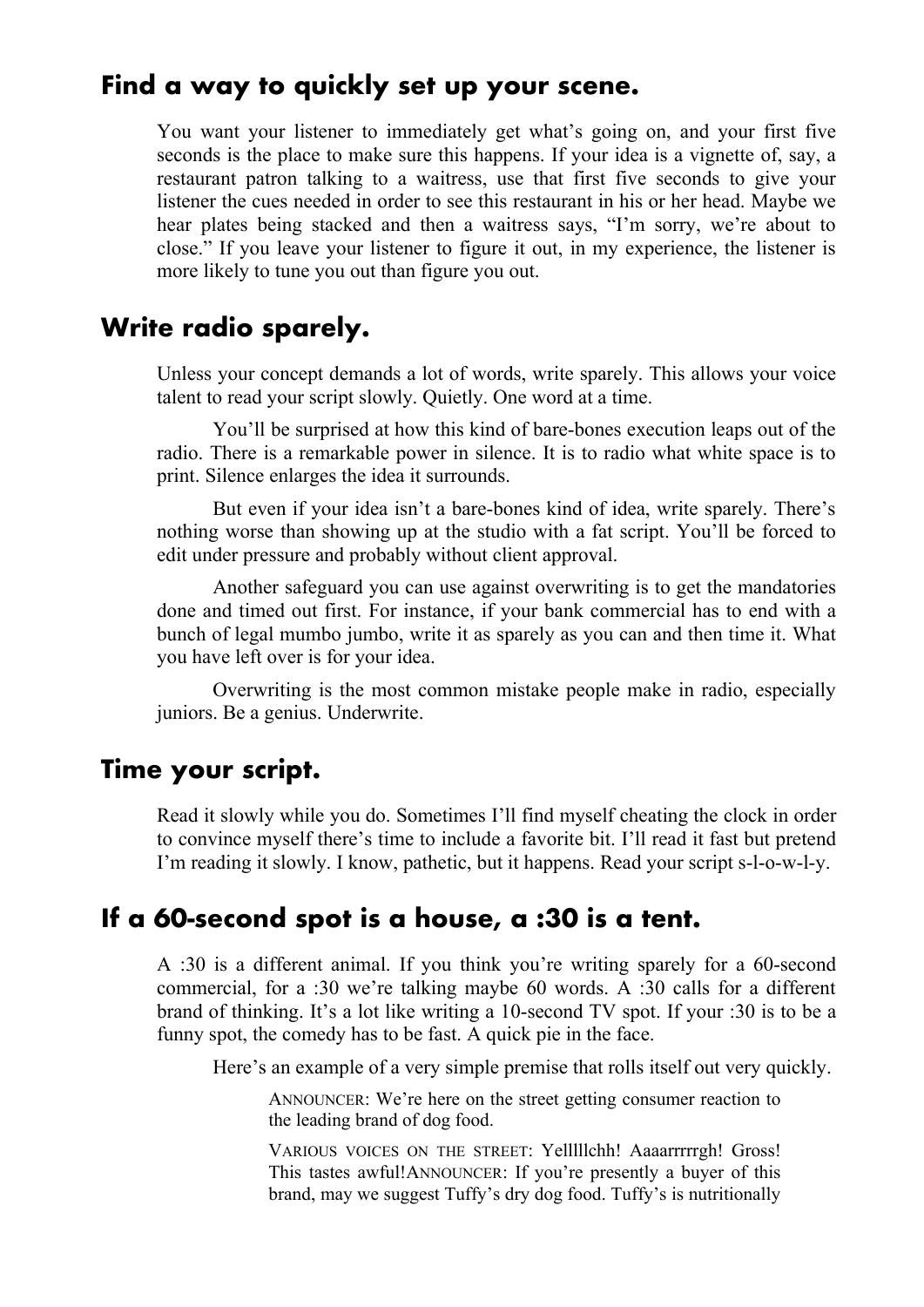complete and balanced and it has a taste your dog will love. And at a dollar less per bag, it comes with a price you can swallow.

VARIOUS VOICES ON THE STREET: Yellllch! Aaaarrrrrgh!

ANNOUNCER: Tuffy's dry dog food.One other thing to keep in mind: most radio spots are promotional in nature, and many clients will have different promotional tags they'll want to add on at the end. This, too, cuts into your total time. So remember, time out the mandatories and then write sparely for the time left.

## **If you're doing a dialogue, do it extremely well.**

Write it exactly as people actually speak. This can be tough.

One of the problems you face with dialogue is weaving a sales message into the natural flow of conversation. *("Can I have another one of those Flavor-rific*¨ *brownies, Mom, now with one-third larger chocolate bits?")* Always hard. Better to let a straight voice-over do the heavy lifting. Remember also that real people often speak in sentence fragments. Little bits of talk. That start, but go nowhere. Then restart. Note also that two people will often step on each other's lines or complete each other's thoughts.

Remember, just as the eye isn't fooled by cheap special effects, the ear picks up even slight divergences from real speech. Be careful with dialogue. Encouraging your voice-over talent to ad-lib where it feels natural may be a good way to help get to an authentic sound.

This next spot is a good example of dialogue and a personal favorite, a spot called "Shower" by Aaron Allen of Black Rocket—very funny. Listen to how much it sounds like actual speech.

SFX: Shower.

MAN: (from the living room) Hey, honey?

WOMAN: (Speaking a little loud, over the running water of her shower) Hi, sweetie.

MAN: Were you doing something to the lawn?

WOMAN: Yeah, I put in a sprinkler system.

(Pause.)

MAN: What?

WOMAN: I put in a sprinkler system.

MAN: When did you do that?

WOMAN: Today.

MAN: But how di…*really*?

WOMAN: Yep.

MAN: I would've done that.

WOMAN: Oh, that's okay. It was kind of fun.

MAN: Does it work?

WOMAN: What?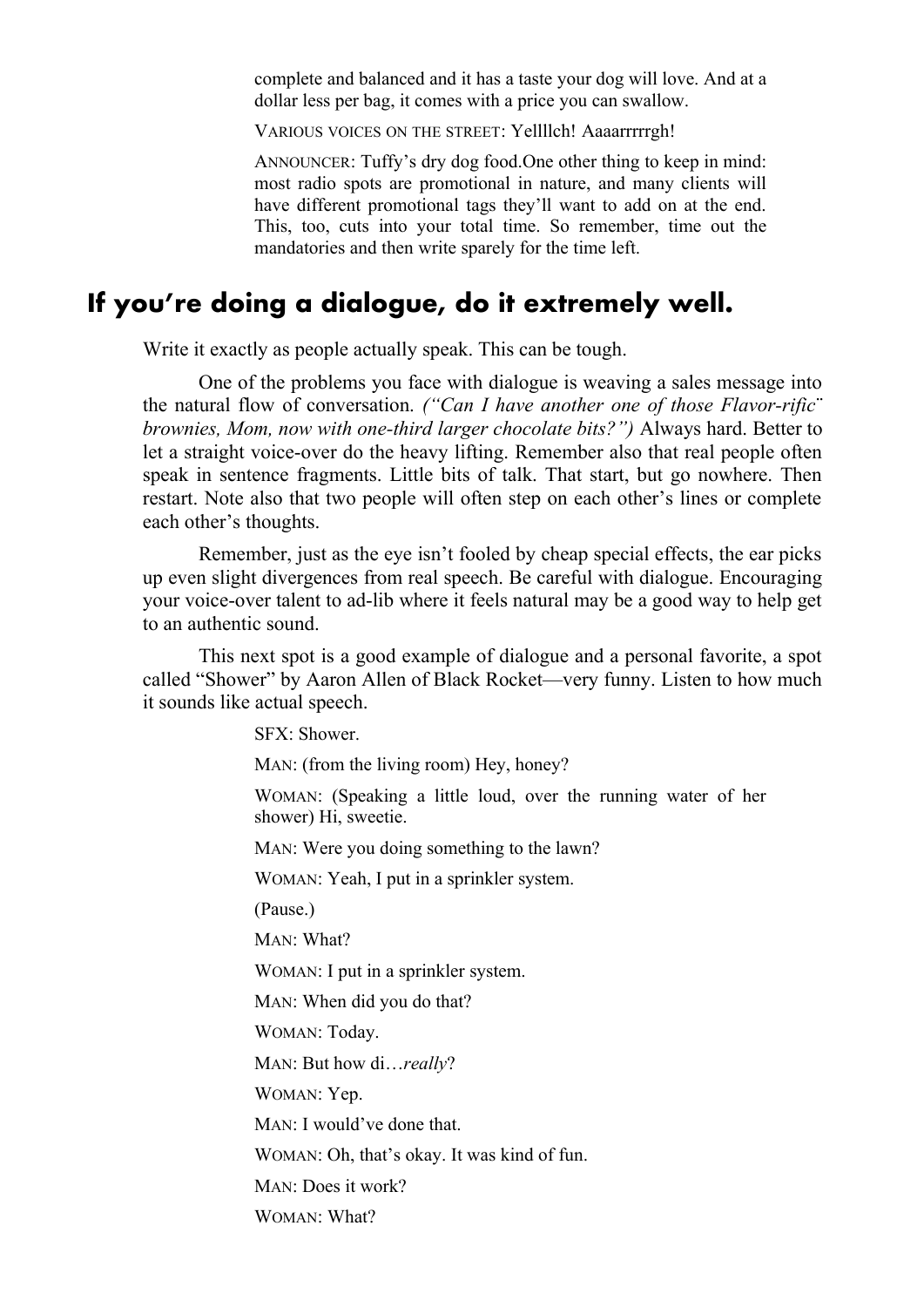MAN: Nothing. (*Pause*.) You know those trenches have to be at least 10 inches deep or the pipes will freeze.

WOMAN: Yeah, I know. They're seventeen.

(*Long pause*.)

MAN: Don't use my conditioner, okay?

WOMAN: I'm not.

ANNOUNCER: Tools. Materials. Advice. Sanity. Our House-dot-com. We're here to help. Partnered with Ace.

#### **Read your radio out loud.**

You'll hear things to improve that you won't pick up just by scanning the script. The written and spoken word are different. Make sure your writing sounds like everyday speech. Read it aloud.

### **Avoid the formula of "shtick—serious sales part—shtick reprise."**

You've heard them. The spots begin with some comic situation tangentially related to the product benefit. Then, about 40 seconds into the spot, an announcer comes in to "get serious" and sell you something. After which there's a happy little visit back to the joke.

One of the problems with this structure is that ungraceful moment when the salesperson pops out of the closet, wearing his infamous plaid jacket. This sandwich structure of shtick/sales pitch/shtick can work, but you risk hurting your listener's neck when you yank the wheel to the left to switch over to sales mode.

Personally, I think it's better to construct a comic situation you don't have to *leave* in order to come around to the sale. Remember our earlier metaphor of the dog and the pill? How it's best to wrap the bologna all around the pill? Well, it's especially true here. Here's "No Kenny G," a fantastic example of the product being completely embedded into the premise.

> ANNOUNCER VO: Your attention please. Kenny G will not be appearing at this year's Kansas City Blues and Jazz Festival…even though Kenny G was never *scheduled* to appear at this year's Kansas City Blues and Jazz Festival, we want to make it absolutely clear that Kenny G would not be appearing at the Kansas City Blues and Jazz Festival even if Kenny G *underwrote* the entire cost of the event (although he is certainly welcome to do that). Frankly, if every blues and/or jazz musician on the face of the earth were to mysteriously vanish…Kenny G would *still* not be appearing at this year's Kansas City Blues and Jazz Festival. But, you ask, what if Kenny G were to somehow seize control of the military? Under this scenario, Kenny G would still not appear with Ramsey Lewis, Arturo Sandavol, and nearly 50 other authentic blues and jazz greats at this year's Kansas City Blues and Jazz Festival. Finally, on a personal note, if you are Kenny G, under no circumstance will you be appearing at the 11th Annual Kansas City Blues and Jazz Festival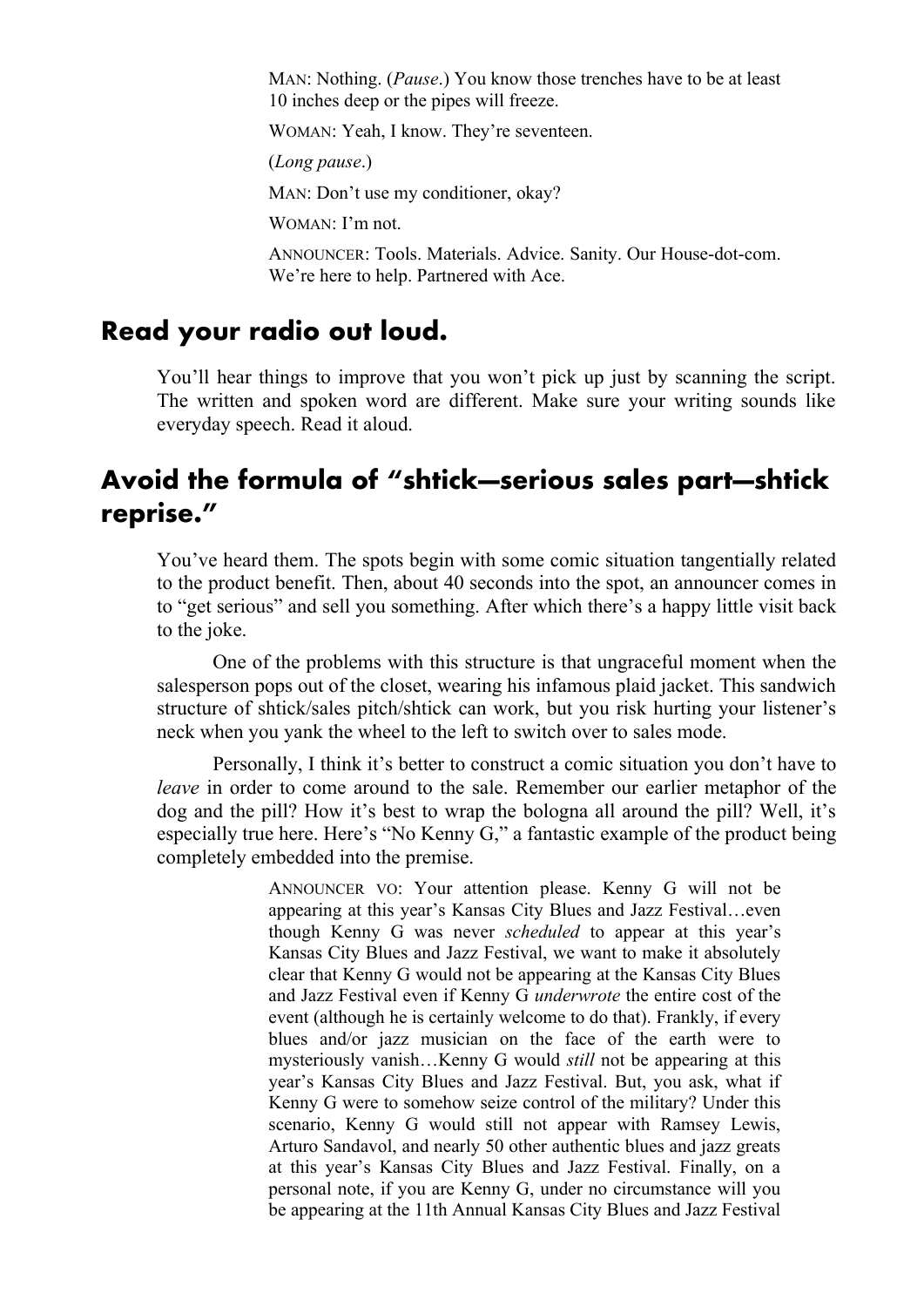July 20th through the 22nd at Penn Valley Park. For tickets, call 1– 800-xxx-xxxx.

Here's another example of what I mean when I say bake your sales idea right into the concept.

(Note that this spot was recorded all in one continuous single take—breaths, ambient noise, warts, and all. The read begins at a natural pace and builds. Listen to the real thing if you can.)

> KID: Tobacco companies make a product that's responsible for one death every eight seconds. Which means another person will probably die in the time it takes me to tell you that tobacco companies make a product that's responsible for about one death every eight seconds. And that means another person probably just died while I was telling you that another person will probably die in the time it takes me to tell you that tobacco companies make a product that's responsible for about one death every eight seconds. And that would also mean that about two people probably just died in the time it took me to tell you that another person probably died while I was telling you that another person probably died in the time takes me to tell you that tobacco companies make a product that's responsible for about one death every eight seconds. And you know what? Another two people probably just died in the time it took me to tell you that about two people probably died in the time it took me to tell you that another person probably died while I was telling you that another person will probably die in the time it takes me to tell you that tobacco companies make a product that's responsible for about one death every eight seconds. And that means that during this commercial somewhere in the world, tobacco companies' products killed about eight people. This message brought to you by truth®.

## **Make your spot entertaining all the way to the end, particularly when you get to the sell.**

I've heard many radio spots that start out great, but when they get to the selling message, they sputter out and fail. You can't just write off the sell as "the announcer stuff." It is part and parcel of the spot. It's the hardest part to make palatable but also the most important.

A humorous radio spot is like a good stand-up comedy routine. You need to open funny and end funny. And in the middle, you need to pulse the funny bits, to keep 'em coming. Do a funny line and then allow some breathing room, another funny bit, then more mortar, then another brick, more mortar, brick, mortar. Actually, such a structure can serve a commercial of any tone—every couple of feet, keep reeling out something *interesting*.

This commercial from BBDO West sells all the way through. But the way it's written, you are entertained all the way along. It's just one guy, a very straightlaced voice-over reading 189 words without a trace of irony.

> ANNOUNCER: Fire ants are not lovable. People do not want fire-ant plush toys. They aren't cuddly. They don't do little tricks. They just bite you and leave red, stinging welts that make you want to cry.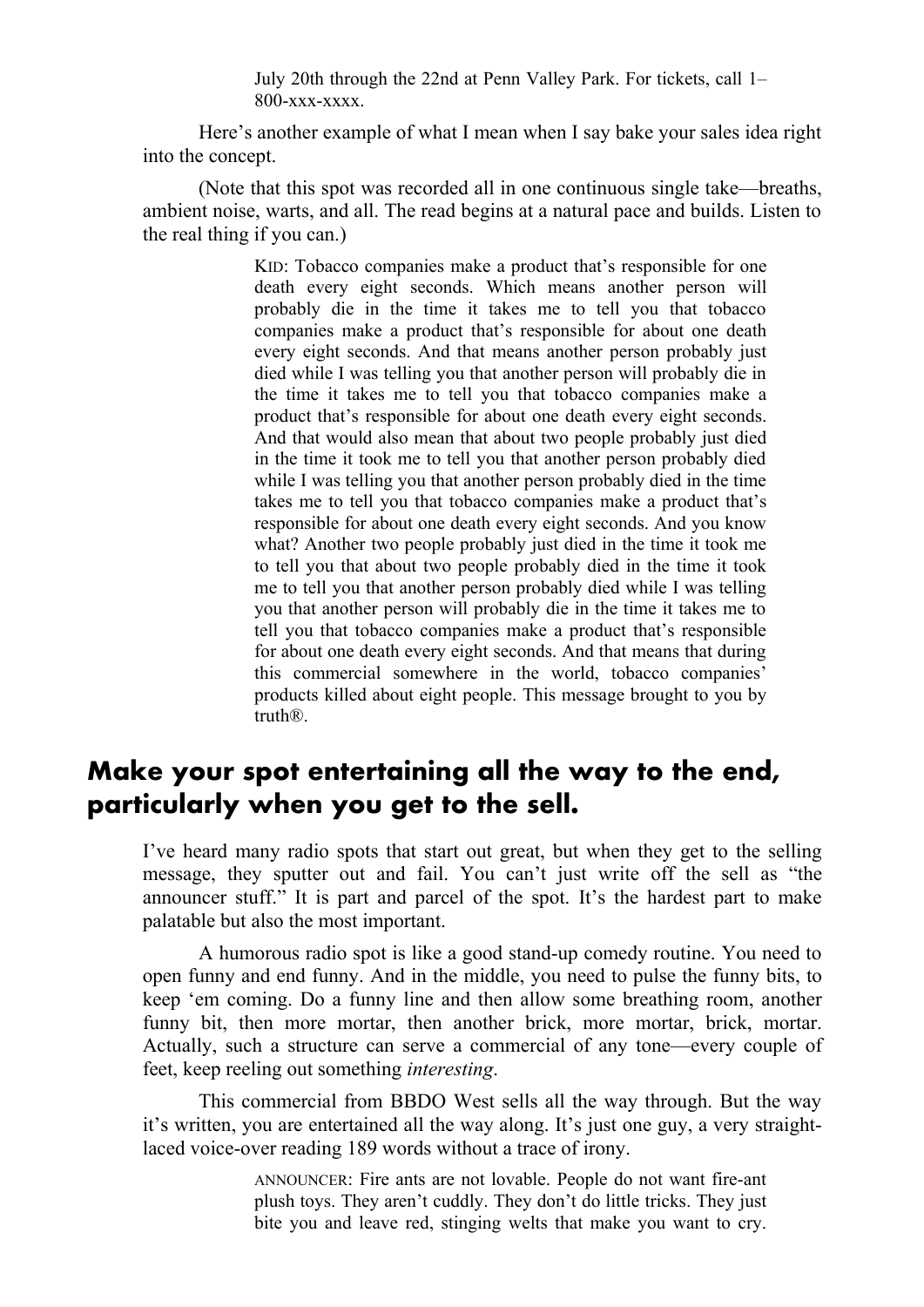<span id="page-10-0"></span>That's why they have to die. And they have to die right now. You don't want them to have a long, lingering illness. You want death. A quick, excruciating, see-you-in-hell kind of death. You don't want to lug a bag of chemicals and a garden hose around the yard. It takes too long. And baits can take up to a week. No, my friend, what you want is Ant-Stop Orthene Fire Ant Killer from Ortho. You put two teaspoons of Ant-Stop around the mound and you're done. You don't even water it in. The scout ants bring it back into the mound. And this is the really good part. Everybody dies. Even the queen. It's that fast. And that's good. Because killing fire ants shouldn't be a full-time job. Even if it is pretty fun. Ant-Stop Orthene Fire-Ant Killer from Ortho. Kick fire-ant butt.<sup>[3](#page-10-1)</sup>

## **Once you get an idea, write the entire spot before you decide it doesn't work.**

After you've identified a few workable ideas, write them. Tell your internal editor to put a sock in it. Just get that raw material on paper. You may find that in the writing, you fix what was bothering you about the commercial.

## **Avoid the temptation to use any sort of brand name or other copyrighted material.**

As an example, I once wrote a script where I referred to the Beatles. They weren't the focus of the spot; their name was used in an offhand sort of aside. The spot was approved, but one week before we recorded the script, the lawyers landed on it like a ton of hair spray and tasseled loafers. When I tried to rewrite it, days after the original heat of the creative moment had cooled, I found myself unable to replace the line without the repair marks showing.

Lesson: Don't touch copyrighted stuff. Famous people, brand names, even dead guys who've been taking a dirt nap for 50 years—their lawyers are all still alive and slithering about, full of grim reptilian vigor. Stay generic.

## **Don't do jingles.**

Do I have to say this? Jingles are a boring, corny, horrible, and sad thing left over from Eisenhower's 1950s—a time, actually, when *everything* was boring, corny, horrible, and sad. Avoid jingles as you would a poisonous toad. They are death.

<span id="page-10-1"></span>[<sup>3</sup>](#page-10-0) Tom Monahan, *Communication Arts* (July 1994), 198.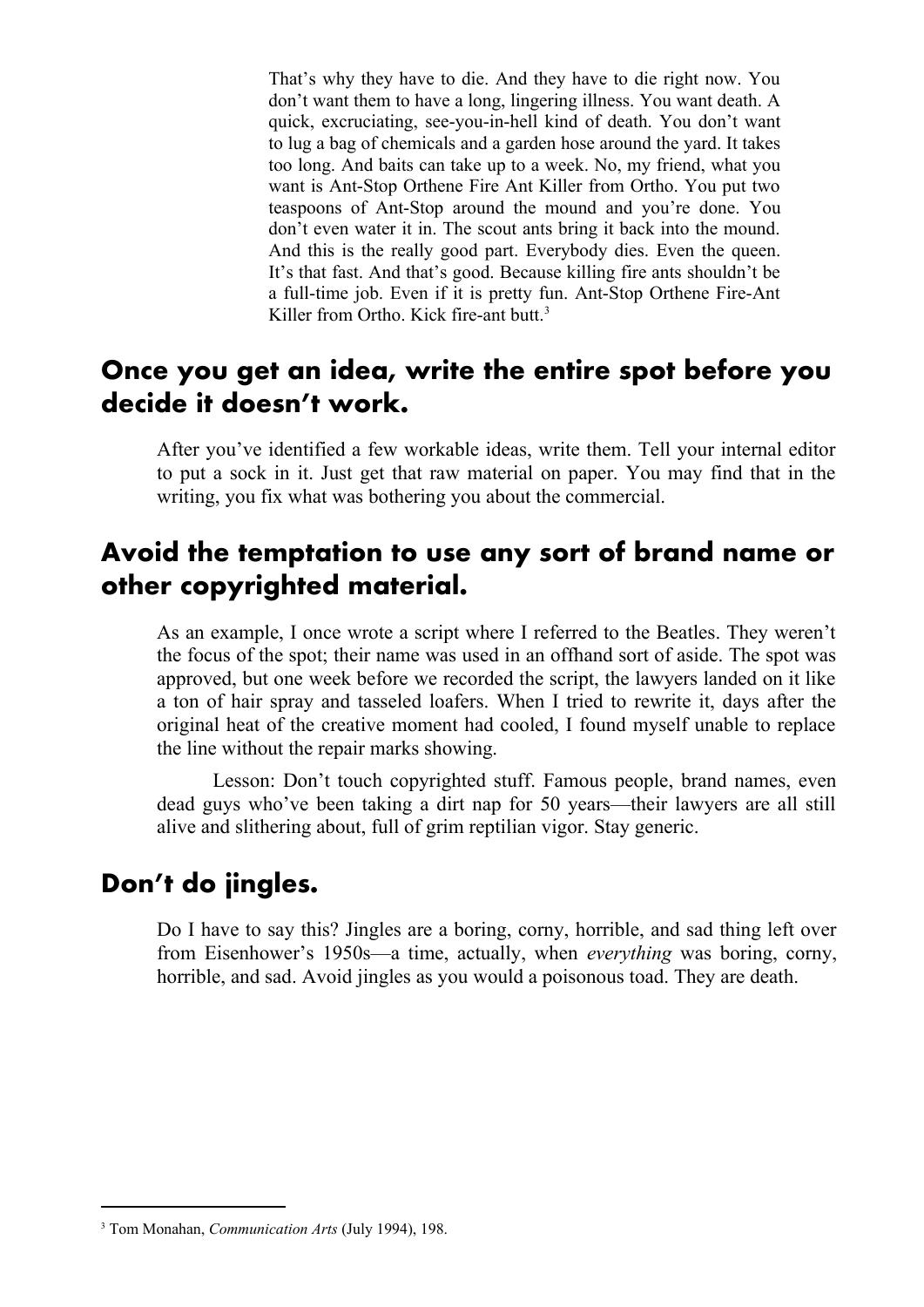# **THE JOY OF SFX**

### **A sound effect can lead to a concept.**

It's an interesting place to start. Find a sound that has something to do with your product or category and play with it. Here's an example of a sound effect set inside a good comic premise and used to great effect.

SFX: Telephone ring.

MAN: Hello.

CALLER: Oh. I'm sorry. I was looking for another number.

MAN: 976-EDEN?

CALLER: Well…yeah.

MAN: You got it.

CALLER: The flyer said to ask for Eve.

MAN: Yeah, well she's not here. I can help you.

CALLER: Oh…no. That's okay, I'll just…

MAN: Hold on, hold on. Let me get the apple.

CALLER: The apple?

MAN: You ready? Here goes…

SFX: Big juicy crunch of an apple.

CALLER: That's…you're eating an apple. That's the "little bit of paradise" you advertised?

MAN: Well, that's a "little bite of paradise." The printer made a mistake.

CALLER: I'm supposed to sit here and listen to you eat an apple?

MAN: Well, it is a Washington apple.

SFX: Crunch.

CALLER: Look, I'm not going to pay three dollars a minute just to sit here while you…

MAN: Nice, big, Red Delicious Washington apple.

SFX: Crunch.

CALLER:…eat an apple…. It does sound good.

MAN: It's nice and crisp, you know.

CALLER: Sounds good.

MAN: Kinda sweet.

CALLER: Uh-huh.

MAN: Fresh.

CALLER: I shouldn't…this is silly…

SFX: Crunch.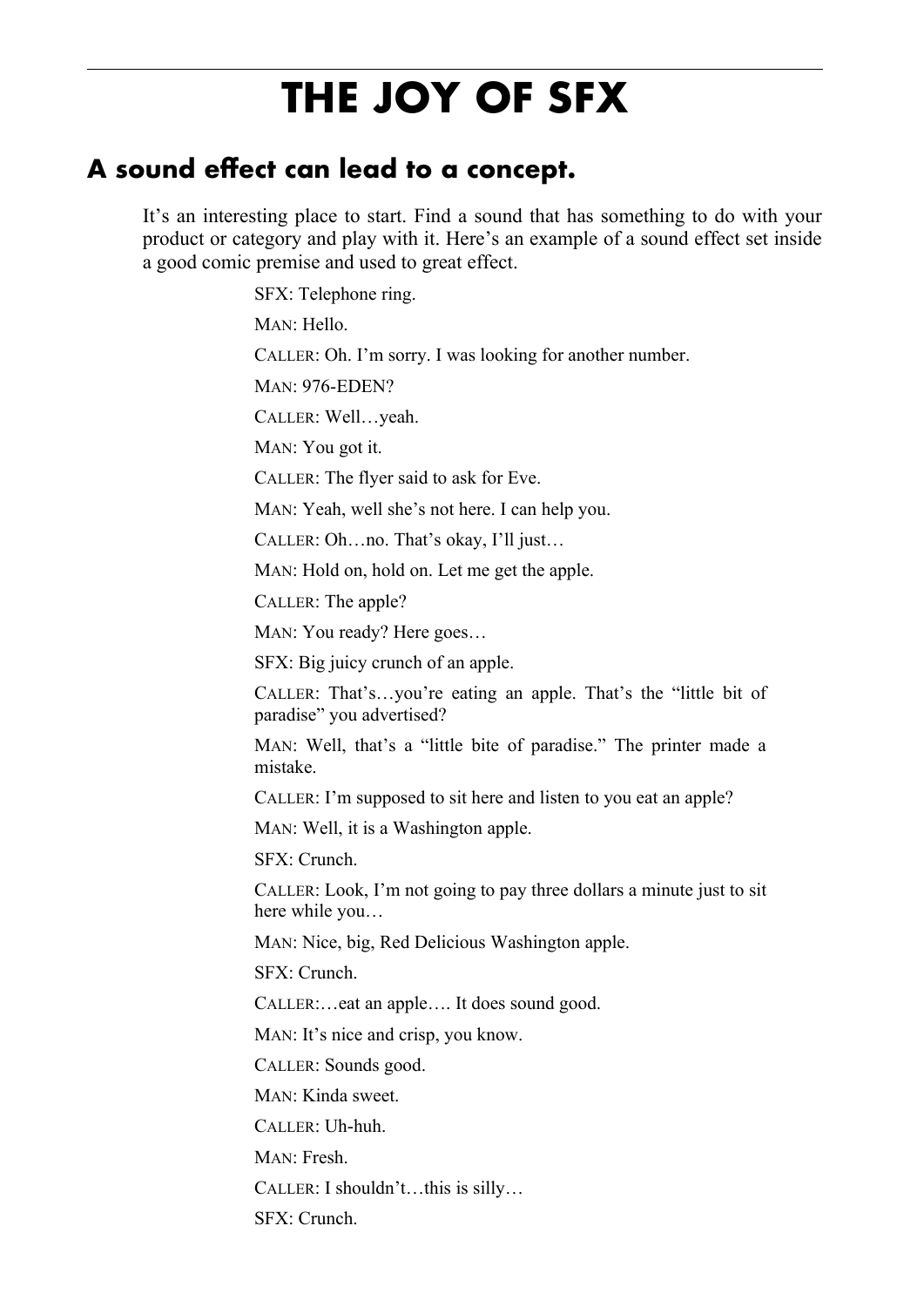CALLER: What are you wearing?

MAN: Well, a flannel shirt and a paisley ascot.

CALLER: Oh. Describe the apple again.

MAN: Mmmmm-hmmmm.

ANNOUNCER: Washington apple.

SFX: Crunch.

ANNOUNCER: They're as good as you've heard.

You can also base a spot on a sound effect that doesn't even exist. To arrive at this next idea for the technical school I mentioned earlier—Dunwoody—I started by thinking about what sound communicated a feeling of isolation and sadness. I settled on the classic sound effect of a cricket, which I thought ably represented the loneliness of a jobless college graduate living in his parents' basement waiting by the phone for a job offer that may never come. Once I completed the script, the fun part was messing around at the controls with the engineer, Andre, trying to morph the sound of a cricket into the sound of a ringing phone and then into a hallucination. It was fun. (You can hear this spot here on heywhipple.com.)

> MALE VOICE-OVER: After graduation, as you sit in your parents' basement waiting for the phone to ring with job offers that will never come, you'll begin to hear them. The crickets.

SFX: Crickets.

VOICE-OVER: That lonely sound. The theme song of the disenfranchised. Sometimes you think you hear the phone ringing, with a job offer.

SFX: Telephone ring, which then becomes crickets again.

VOICE-OVER: But it's just them—the crickets. Soon you start to hear what they're really saying.

SFX: Cricket sound morphs into a teasing, high-pitched, vibrating voice that says, "Looooser. Looooser."

VOICE-OVER: Now's probably not a good time to hear about the graduates of Dunwoody Institute.

SFX: A few regular cricket chirps, then a few saying "Loooooser."

VOICE-OVER: How there's an average of four job offers waiting for every Dunwoody graduate. No, you're going to hold out. For a call that will never come.

SFX: Actual real phone, ringing loud. Phone is picked up.

GUY: Hello????

SFX: Cricket, heard through phone speaker, says, "Looooser." Laughs and hangs up…. One last little cricket chirp.

VOICE-OVER: Call Dunwoody Institute and get training in one of 16 interesting careers. Call 374–5800. 374–5800.

Radio is where you can think of six impossible things before breakfast and then actually do them.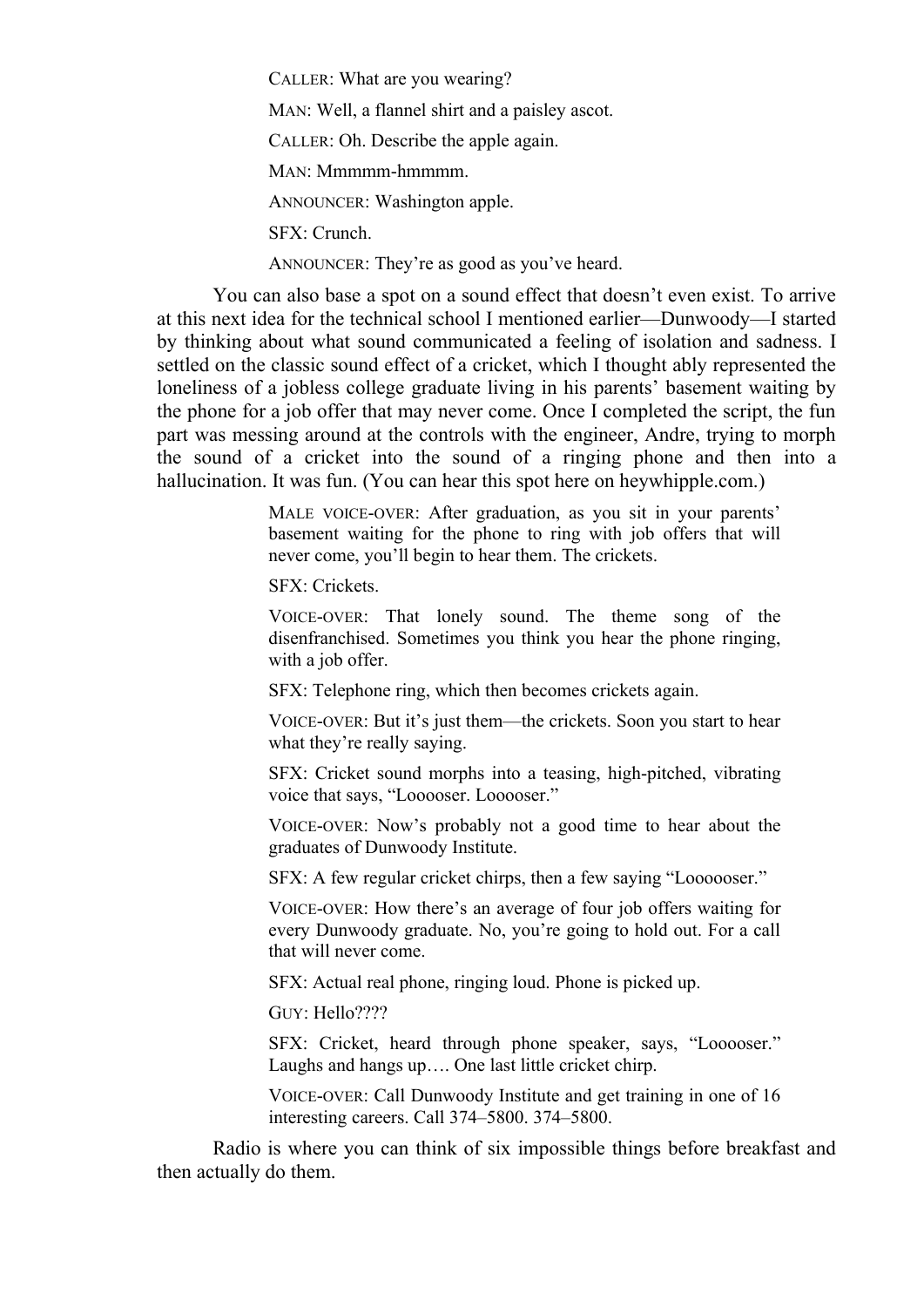### **Don't overdo sound effects.**

Sound effects can be great tools for radio. They can help tell a story. They can be the story. But don't overuse them or expect them to do things they can't.

Since 90 percent of radio listening is done in the car (to and from work, during what media buyers call *drive time*), teeny subtleties are going to be lost. The buttoning of a shirt does indeed make a sound, but it probably isn't enough to communicate somebody getting dressed.

My friend, the famous Mike Lescarbeau, says that any day now he expects a client to ask him to open a radio spot with "the sound effect of somebody getting a great value."

### **Don't waste time explaining things.**

Screenwriter William Goldman advised, "Cut into a scene as late as you possibly can." Good advice. Crisp self-editing like this keeps your story moving along with a minimum of moving parts. His advice has a classical precedent.

Cut right to the important part of a scene. For instance, in your radio spot, we hear the sound effect of a knock at the door. Does the next line really have to be "Hey, someone's at the door"? Probably not. Let the sound effects tell your story for you. People are smart. They'll fill in the blanks if you provide the structure.

## **Avoid cacophony.**

You might as well learn now that you can't put sirens in a radio spot. At least not in my market, and I can see why. It confuses drivers. They hear a siren sound effect on their radio and pull over to let an ice cream truck pass by.

While we're on the subject of irritating noises, keep any kind of cacophony out of your spot. That includes yelling—even "comedic" yelling. It grates on the listener. Especially on the third and fourth airing.

I've always thought of radio as the best medium to target carpenters. These guys have their radios on all day. They're not just going to hear your spot; they're going to hear the entire radio buy. One carpenter told me he actually changes stations to avoid hearing an irritating spot played over and over again.

Keep carpenters in mind when you write. Remember, these guys have hammers. (And power saws.) (And nail guns.) (And chisels.) (And wire cutters.)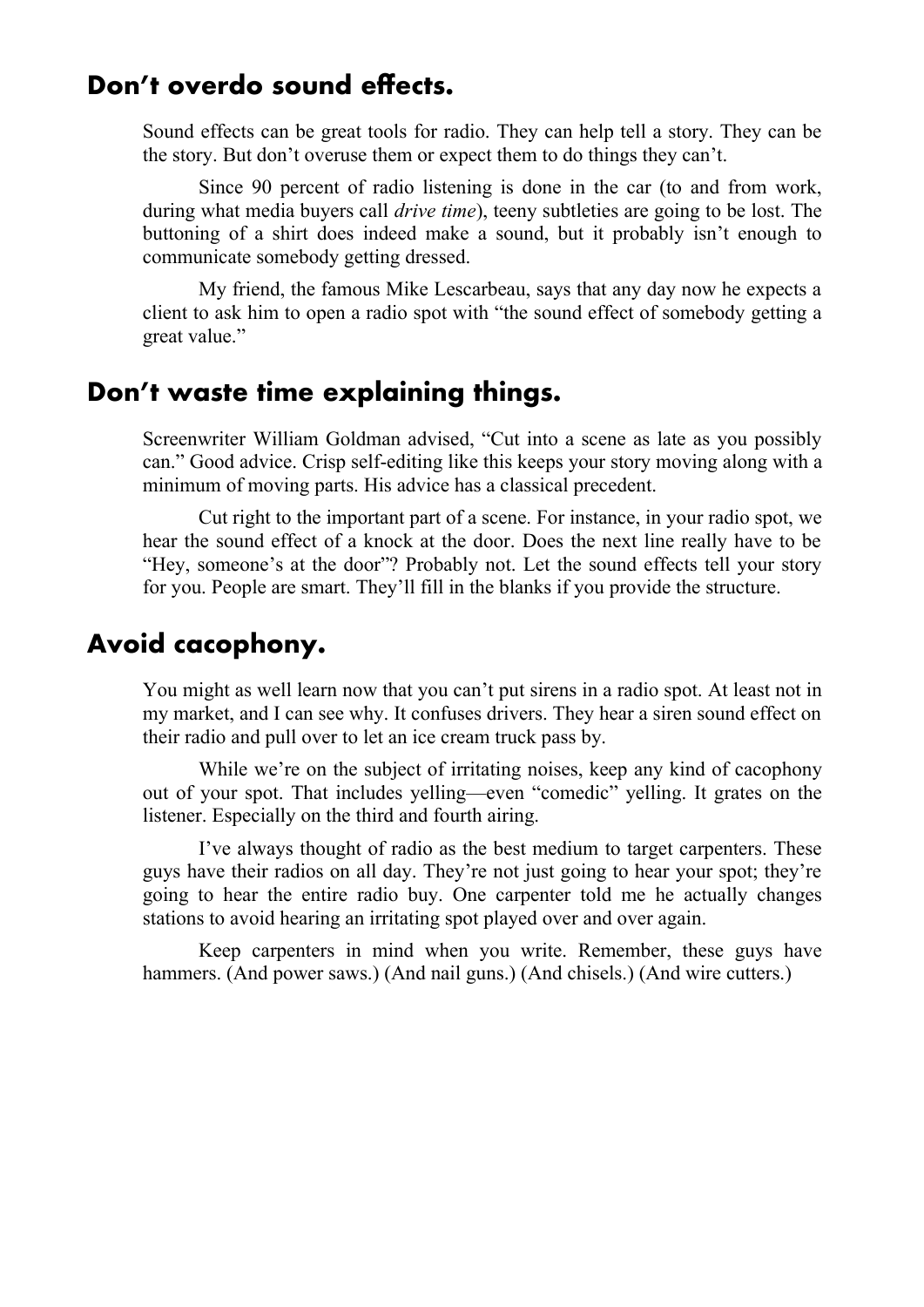# **CASTING: BORING, TEDIOUS, ESSENTIAL**

### **Cast and cast and cast.**

Casting is everything. In radio, the voice-over you choose is the star, the wardrobe, the set design, everything all rolled into one. It's the most important decision you make during production.

Start casting as soon as possible. Your producer will likely send the script to a number of great casting houses around the country. I strongly suggest two of those cities be Los Angeles and New York. Along with the scripts, send your casting specs: some description of the quality of voice you have in mind.

About a week later, the auditions will turn up, usually via a link on the Internet. Listen to all of them (at the agencies I worked at, 60 to 100 auditions for one voiceover was normal). Make your selections and then make a short list of the best voices back-to-back so you can zero in on those nuances that make a real difference.

Your final short list should be your top three. You'll also have a second and third choice to return to if your client has a problem with the one you recommend.

One last note: Consider using the voice of just "some guy"—a friend, the babysitter, or somebody in the media department. A modicum of talent is necessary, but it can work and the resulting spots sound fresh and different.

## **Cast people who have some edge to them.**

Spielberg is alleged to have responded to the question, "What is the key to making great movies?" with "Eccentric casting."

This is good advice. Most of the auditions you'll be listening to during casting are going to be vanilla. That's because you're hearing a lot of highly skilled voice people doing reads they think will get them to the short list. They'll be taking their edges off, moving toward the middle, and goin' all white-bread on you.

Listen for authenticity. Listen for grist. Don't listen for a great voice talent who will read your fake script for money. Listen for real.

# **As you listen to the casting, keep an open mind about the voice you're looking for.**

You may discover someone who brings a whole new approach to your script. Sometimes it comes from an ad-lib or from an actor who doesn't understand the soul of the spot. These fresh approaches to your material may open up new possibilities for how you might produce the final commercial.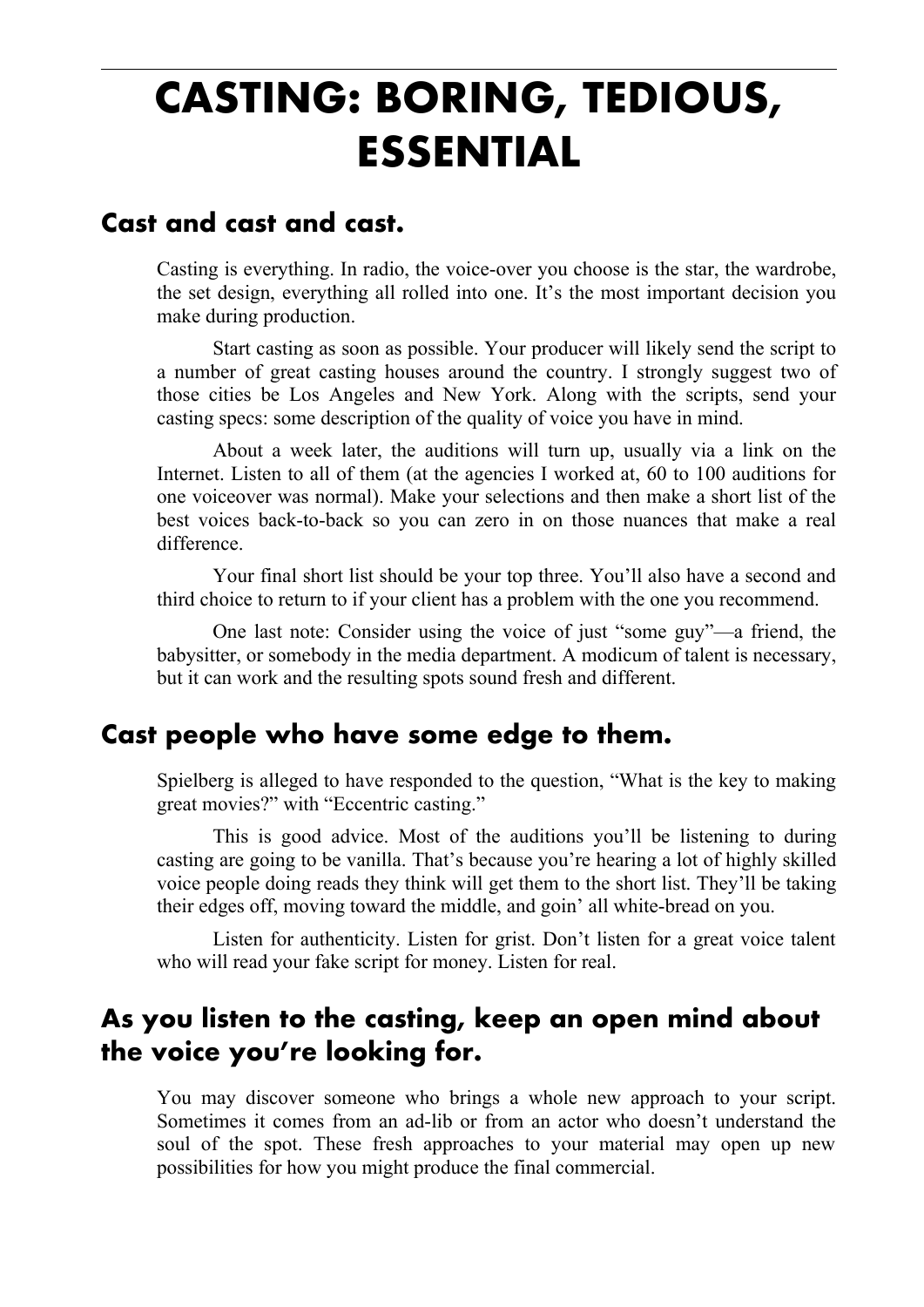# **Rewrite based on what you learn from the casting.**

You'll have one last chance to make your radio spot better. When you're listening to the auditions on the casting site, keep an ear cocked for those sentences where the actors stumble.

If more than one actor has a problem with a line, it's likely the line that's the problem, not the actors.

I usually discover if I have a dialogue, one or two of the lines I have given the actors are too long. The dialogue is flowing along and suddenly it's a monologue. So as you go through the auditions, listen to the general flow. Is it entertaining in the first 10 seconds? In the second 10? The last? Are you saying the same thing twice? Are you saying the same thing twice? If you can take something out, do it now. It's your last chance to make a change and have the client sign off before you go into the studio.

# **Sometimes the best way to present a spot is to do a demo.**

Ask your producer if there's a couple hundred in the budget you could use for this purpose. If your spot depends on the unique presentation of a particular actor's voice, this may be the way to go.

# **PRODUCING A RADIO COMMERCIAL**

## **Production is where 90 percent of all radio spots fail.**

For some reason I don't quite get, radio is an all-or-nothing medium. It works or it doesn't. There is no in between. I urge you to learn how and learn well all the elements of production.

Copywriter Tom Monahan on radio:

In radio, there's simply no place to hide anything. No place for the mistakes, the poor judgment, the weaknesses. Everything is right there in front for all 30 or 60 seconds. Everything must be good for the spot to be good. The concept, copy, casting, acting, production —everything. One of them goes wrong, sorry, but it's tune-out time $3$ 

So, start with a good idea. Craft it into a great script. Congratulations, you are 10 percent of the way there.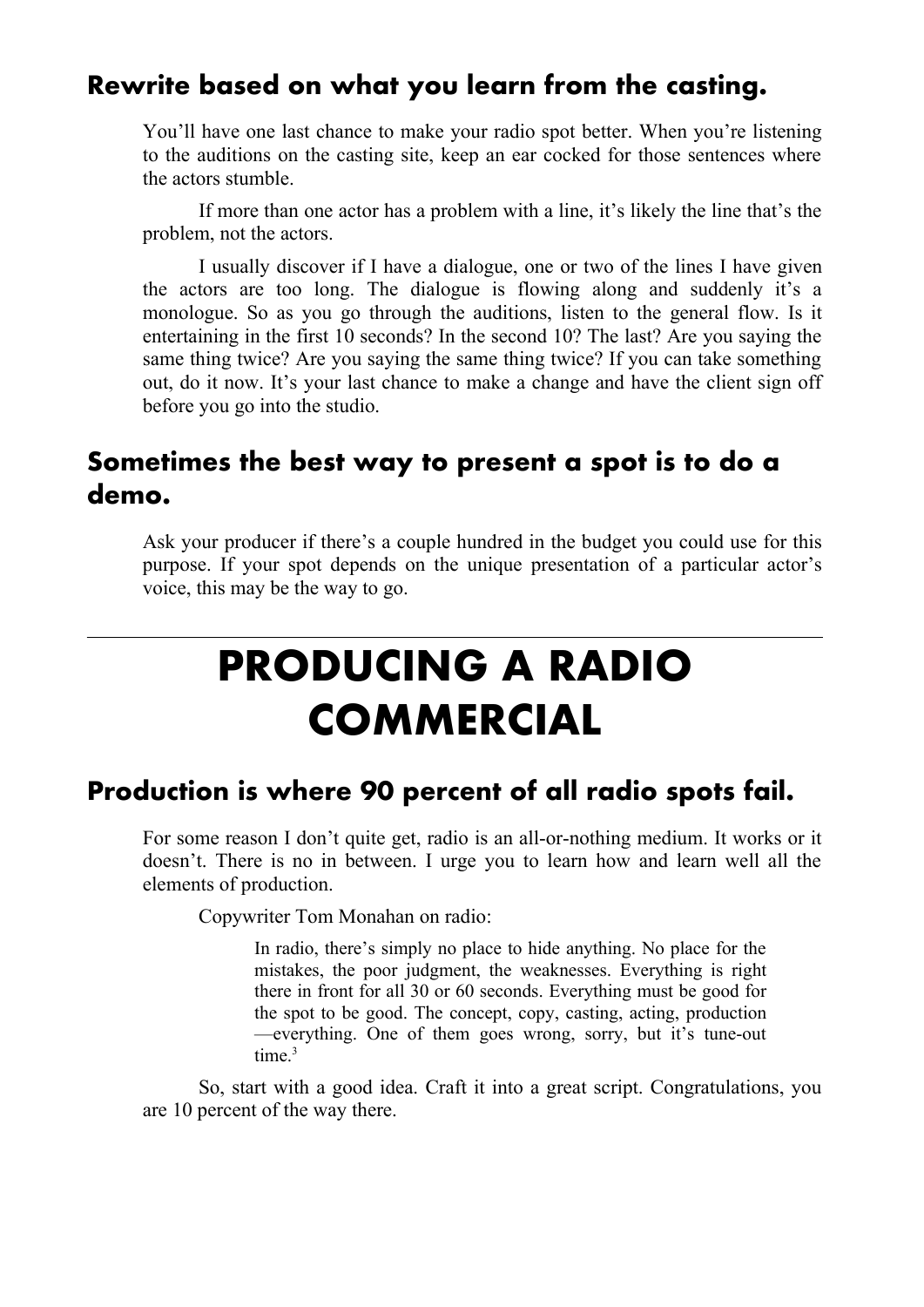## **Let your producer in on your idea.**

It'll pay to take a moment to go over the soul of your radio ideas with your producer. Your producer needs to get a good feeling for the kind of read you're looking for, for the kind of voice, for the whole tone of the spot. Let your producer in on all the nuance. When you do, the whole production can go up several levels.

## **Develop a good working relationship with a local audio engineer.**

My friend, copywriter Phil Hanft, reminded me of the importance of finding a good recording engineer in your town—a technician with a great ear who will add to the process. One who understands timing and the importance of the right sound effects and the right music. Not someone who wants to get you in and out as fast as possible or someone who agrees with every idea you have. As William Wrigley Jr. said, "When two people in business always agree, one of them is unnecessary."

#### **Keep the studio entourage to a minimum.**

Try to produce your spot alone. Well, just you and the engineer, I mean. No clients. No account executives. Not that they're bad people and you, you *alone*, are a Radio God. It's just that large crowds bring tension into those small rooms. Your spot will have more focus if it isn't produced by a committee of six.

#### **Provide your talent with scripts that are easy to read.**

Set the type in something like 14 point and double-space it so there's room for the talent to scribble in any coaching advice or last-minute changes.

Don't worry about proper punctuation. Write for the flow of speech. And underline or italicize words you know you want the voice-over to hit. But don't OVERdo it *your final* read IS to STINK.

Also, come to the session prepared to cut certain lines in the event your script runs long. Know in advance what to cut, or you'll find yourself rewriting under pressure at the studio. Not good.

# **When you're in the recording studio, tell the voice-over to read it straight.**

Most of them have been trained by years of copywriters telling them to "put a smile in your voice" or hit the word *tomorrow* in the line "So come on in *to-morrow*." People don't talk like that. Have your voice-over talk like you talk. I find a flat read is almost always best. (Those seven words are probably the most important ones in this chapter.) A flat read is almost always best.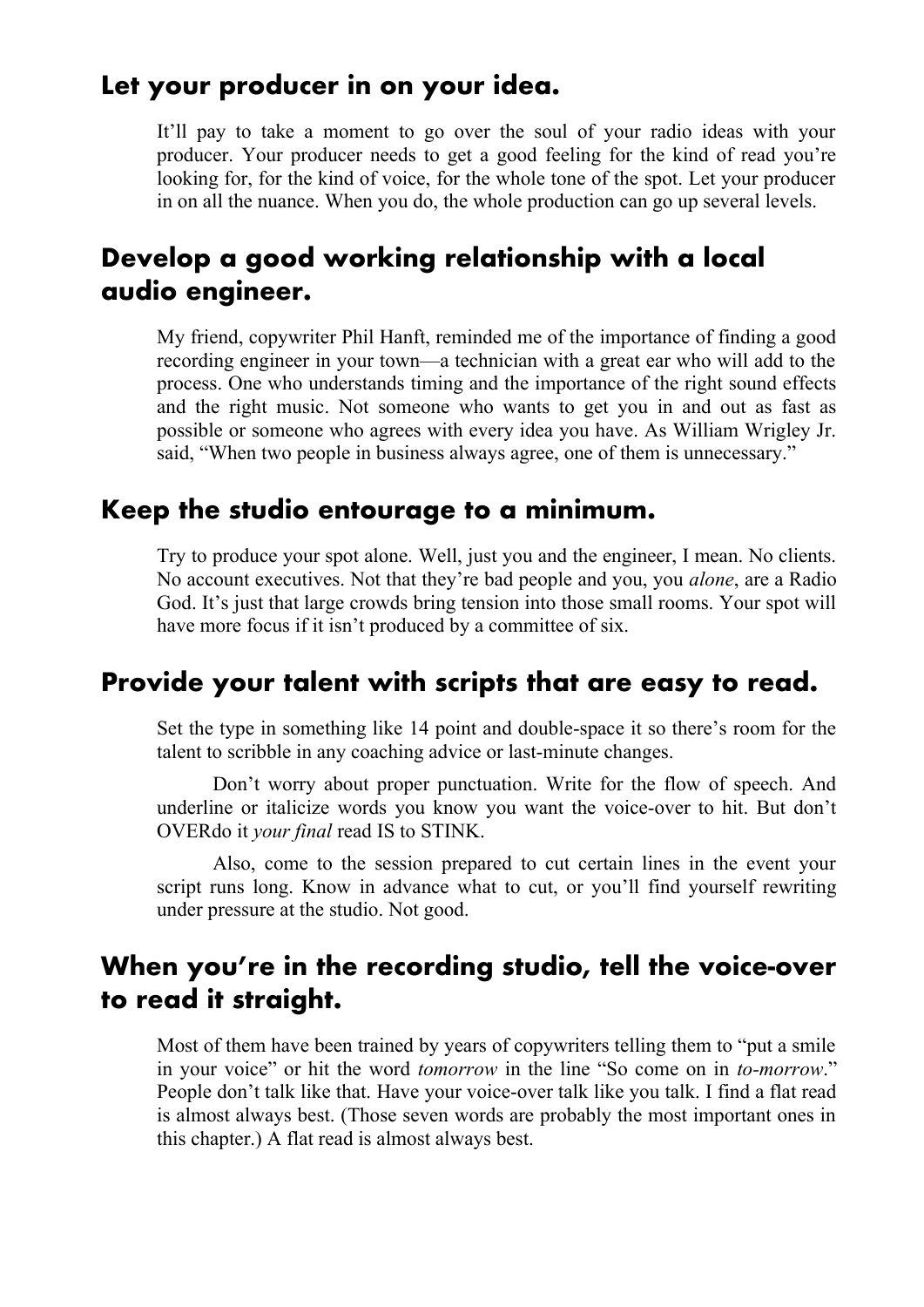## **Don't start directing talent from the get-go.**

For the first few takes, let the talent read it the way they want. Some of them are very experienced. If your script is great, they may pick up on what you want right at the outset. If they don't, fine; you've involved the talent up front and now you have a baseline from which to work.

Also, don't wear out your talent by making them start from the top for every take. If you've got a good opening on tape, do what's called a *pickup* and start the read further into the script. Then do a quick edit to see if it cuts together. It usually does.

### **Don't let the talent steamroll you.**

If you're a young writer on your first studio session, let your engineer in on this fact, but not the talent. The engineer, if he's a good soul, will show you the ropes and teach what you need to know. But if the voice-over catches a whiff and figures out there's "junior meat" in the studio, they'll take over the session, particularly if you're working with some of the higher-priced Hollywood or New York talent. Don't let it happen.

TV shoots are controlled by the director. Radio, by the writer. Stay in charge of the room. Give and take is fine, but ultimately you're the one who has to show up back at the agency with a spot. If you're new to the business, ask a senior writer if you can observe a few recording sessions before you tackle one alone. Your producer can give you some good advice as well.

## **Don't be afraid to stray from the script.**

It's just the architecture. Get the client-approved script in the can, but if something else seems to be working, explore it. Record those other ideas and come back to experiment with them later. Maybe you'll beat the original idea.

### **Don't overproduce.**

I've seen it happen a million times. You get into that tiny room with all the knobs and buttons. You drink too much coffee. You start messing with the "s" on the end of the word *prices*, borrowing the "s" from take 17 and putting it on *price* from 22. You start taking a breath out here and adding it there. By the time you're done, you have a slick, surgically perfect piece of rubbish that sounds as natural as Michael Jackson.

When painting a picture, never put your nose closer than two inches to the canvas.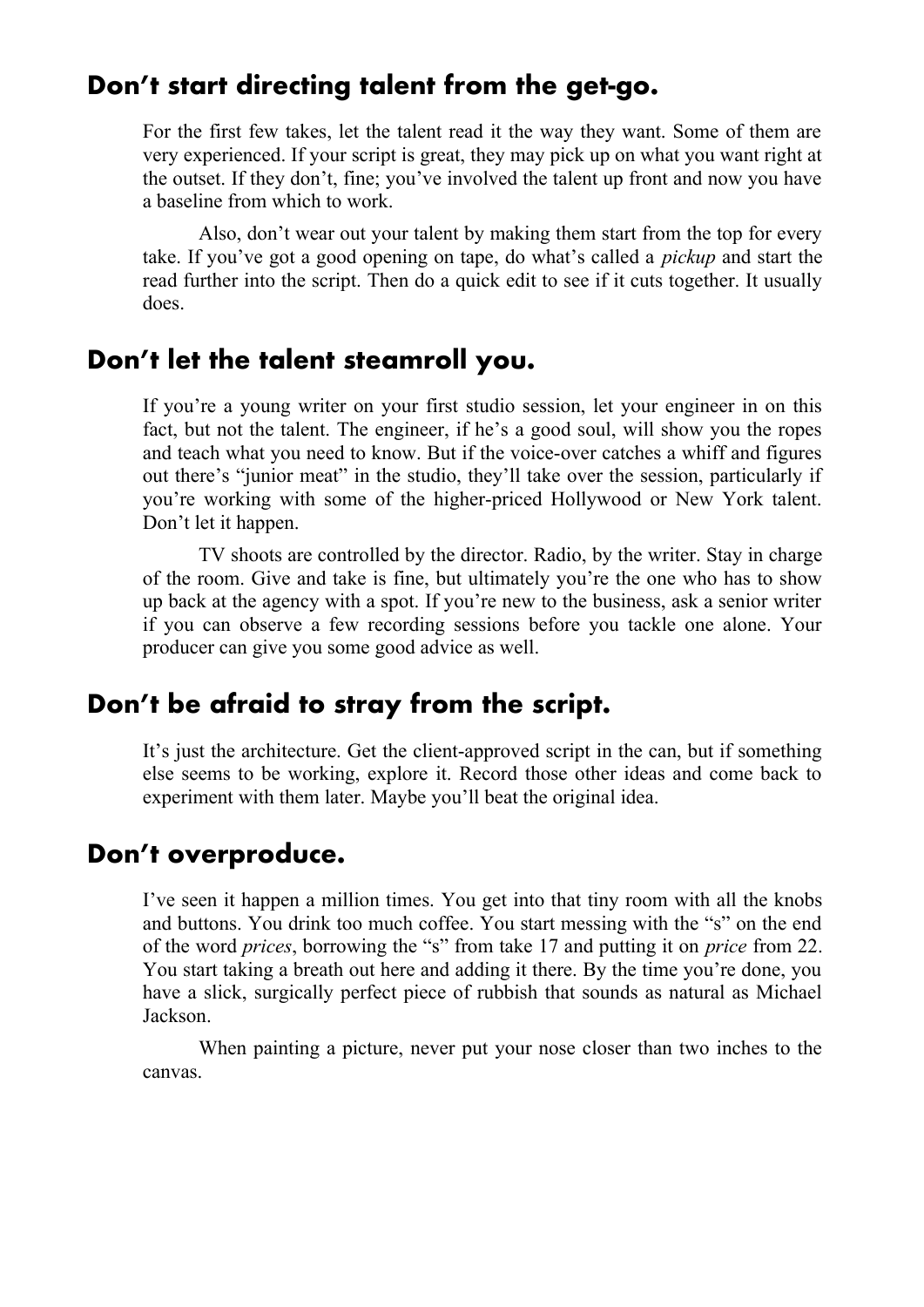# **If your client can afford it, always produce one more radio spot than you need.**

It's the darnedest thing, but the script you thought was the hilarious one turns out to be the least funny. It happens every time I go into the studio. One or two spots are simply going to be better than the others. The more you have to choose from, the **better** 

One way to get a few more spots out of the session is to record your alternate scripts at what they call *demo* rates and then upgrade the talent (pay the full rate) if the client approves the commercials for air.

# **RADIO SPOTS THAT WERE FUNNY BEFORE THEY WERE RECORDED**

### **"Ba-Donk-a-donk" for Subway restaurants.**

GIRL CASHIER: (*Heard through tinny speaker*) Welcome to Burger Bonanza, may I take your order?

GUY: Yeah, I'd like an extra large Pot Belly.

CASHIER: You want just the Pot Belly, or the combo?

GUY: I'lllll…go with the combo.

CASHIER: And what would you like for your side?

GUY: Ummmmm…do you have Love Handles?

CASHIER: Yep, two to an order.

GUY: Yeah, I'll have two of those and, oh, a Double Chin as well. (Laughs) I *love* those things. Honey? What do you want?

WOMAN: Can I get a Badonkadonk Butt?

CASHIER: You want the Badonkadonk Butt or the Ba-*DONK*-adonk Butt?

WOMAN: Umm, just the Badonkadonk.

CASHIER: Okay, but you can get Extra Flabby for only  $49¢$  more.

WOMAN: Um, sure. Oh, and what kind of thighs do you have?

CASHIER: We have Thunder Thighs and Cottage Cheese Thighs.

WOMAN: How about the Thunder Thighs?

CASHIER: Sure. So that's one Extra Large Pot Belly Combo with a side of Love Handles, a Double Chin and an Extra Flabby Badonkadonk Butt with Thunder Thighs on the side.

ANNCR: What are you really getting with your combo meal? Try Subway restaurant's new California Fit menu options, with raisins, apple slices, and low-fat milk. A tasty, nutritious alternative to burgers and fries. Subway. Eat Fresh.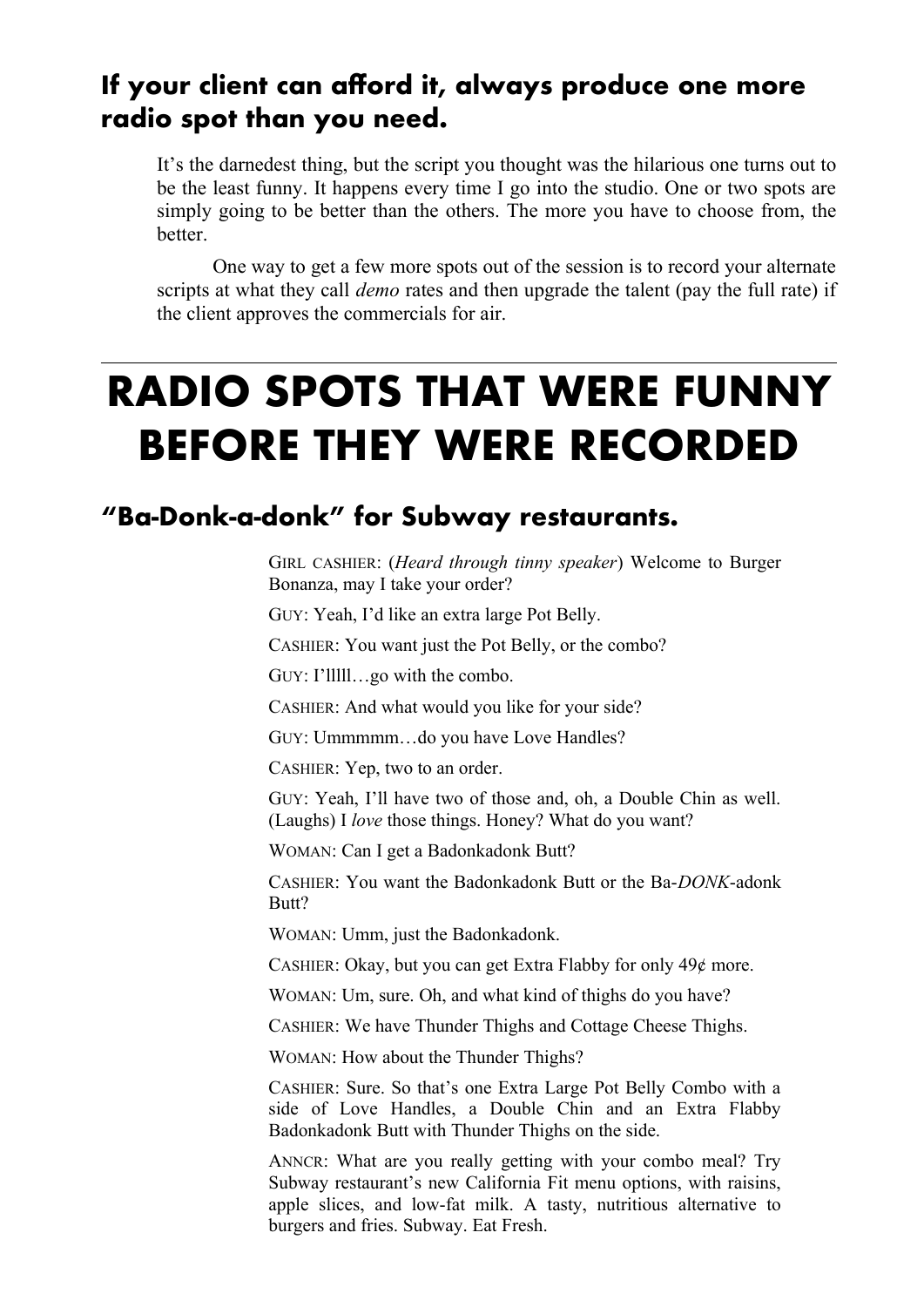## **"My Second Teeny Head" for Skittles.**

MAN 1: One Skittles for you.

MAN 2: Thank you.

MAN 1: One skittles for me. And one for the tiny head on my shoulder.

TEENY VOICE: Thank you, sir.

MAN 2: (Protesting) Just because you have two heads doesn't mean you get double the Skittles. We both have one stomach to feed.

TEENY VOICE: Every time with this guy.

MAN 1: No, no, he makes a fair point. All in favor of giving Skittles to both me and my second tiny head say "aye."

MAN 1 AND TINY VOICE IN UNISON: "Aye."

MAN 1: All opposed?

MAN 2: (Dejected) Naaay.

TEENY VOICE: Two to one, suckerrrrr.

ANNOUNCER: Split the Rainbow. Taste the Rainbow.

### **"Monkey Juice" for VW Jetta GLI.**

SFX: *(*Ring of phone, picked up.*)*

GUY: (We hear his voice through the phone. He seems distracted and distant throughout spot) Yeah.

WOMAN: Hey baby.GUY: Hey.

WOMAN: So, how's your day going?

GUY: (Clearly the guy is in the zone and is not really hearing anything the woman is saying.) Um, good.

WOMAN: How did that meeting go?

GUY: Hah, yeah, …wow.

WOMAN: You're driving your Jetta right now, aren't you?

GUY: That's great.WOMAN: Ya know, monkey juice is delicious if you're wearing comfortable pants.

GUY: Yeah, I totally agree.

WOMAN: I'm having an affair with the plumber. He's here right now. You want to talk to him?

GUY: Oh well, what're you gonna do?

WOMAN: Um, can I borrow your Jetta tomorrow?

GUY: (Suddenly very alert and very attentive) Wh-what do you need it for???

ANNCR: The 200 hp VR6 engine, a six-speed manual transmission and 17-inch alloy wheels, Volkswagen Jetta GLI owners take